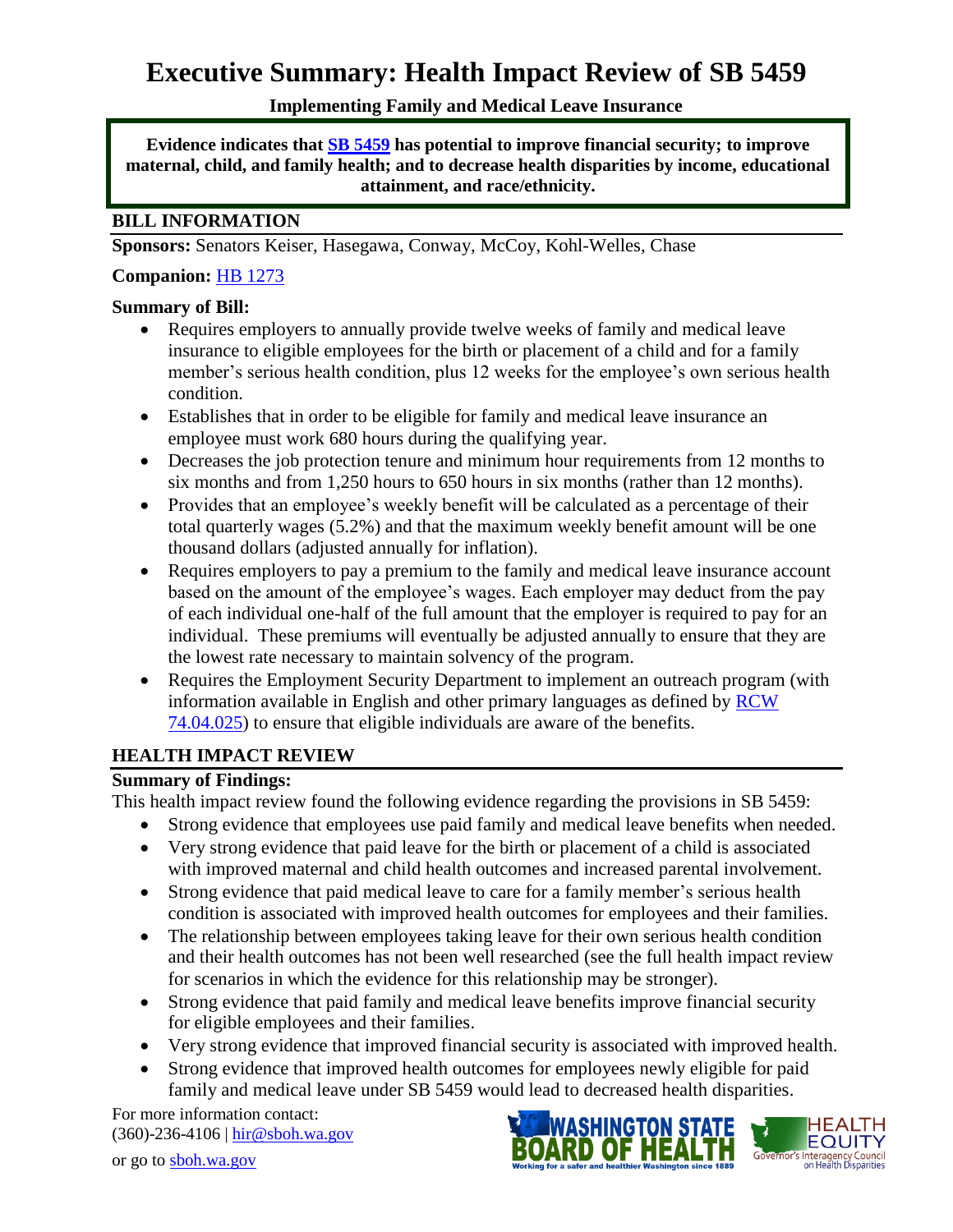# **Health Impact Review of SB 5459**

**Implementing Family and Medical Leave Insurance**

**August 31, 2015**

Author: Sierra Rotakhina Author: Kristin Villas Contributor/Reviewer: Christy Hoff Reviewer: Michelle Davis Reviewer: Kelie Kahler

# **Acknowledgement**

We would like to thank the individuals who provided their perspective and insights for this health impact review.

# **Contents**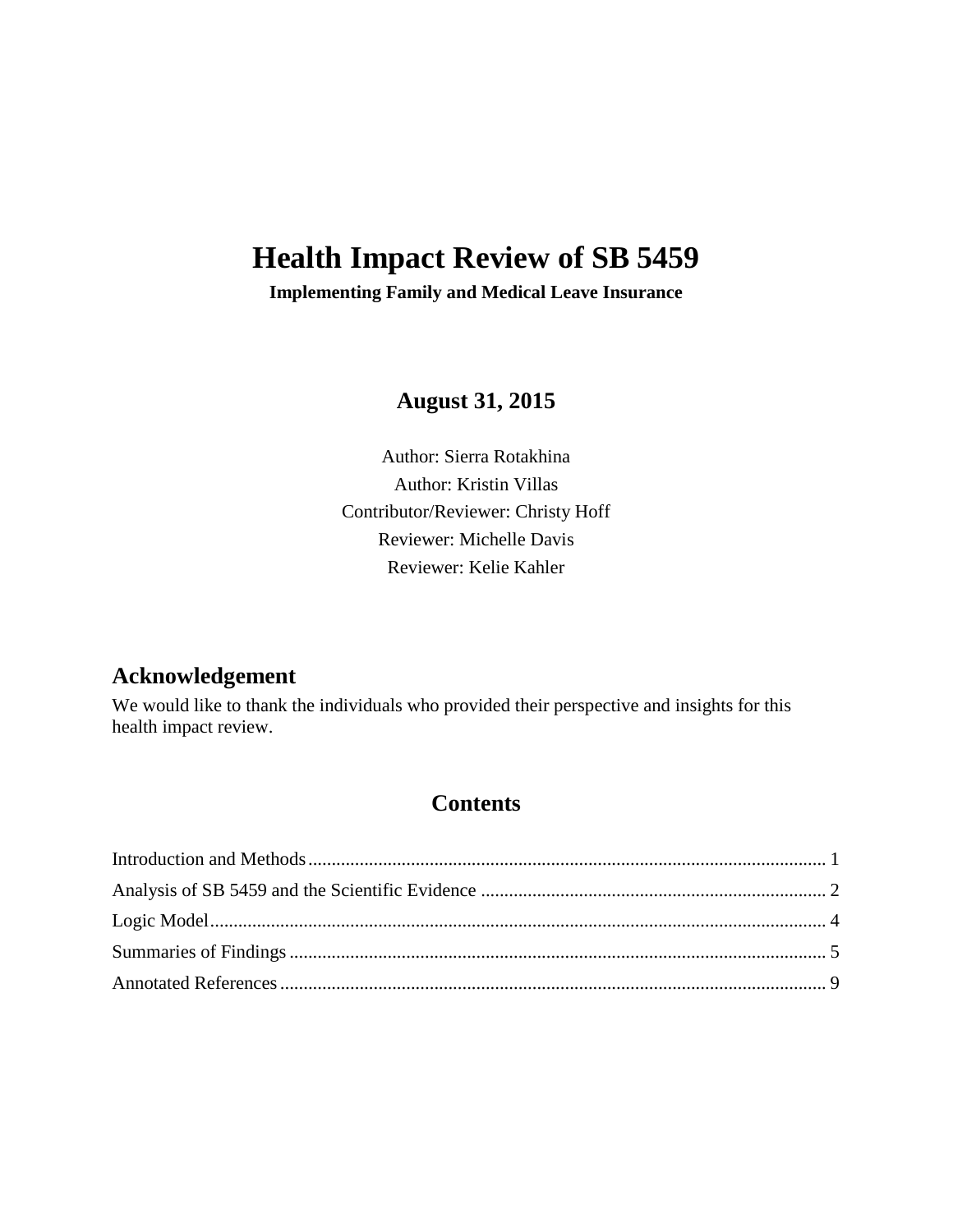# **Introduction and Methods**

<span id="page-2-0"></span>A health impact review is an analysis of how a proposed legislative or budgetary change will likely impact health and health disparities in Washington State [\(RCW 43.20.285\)](http://apps.leg.wa.gov/rcw/default.aspx?cite=43.20.285). For the purpose of this review 'health disparities' have been defined as the differences in disease, death, and other adverse health conditions that exist between populations [\(RCW 43.20.270\)](http://apps.leg.wa.gov/rcw/default.aspx?cite=43.20.270). This document provides summaries of the evidence analyzed by State Board of Health staff during the health impact review of Senate Bill 5459 [\(SB 5459\)](http://app.leg.wa.gov/billinfo/summary.aspx?bill=5459&year=2015).

Staff analyzed the content of SB 5459 and created a logic model depicting possible pathways leading from the provisions of the bill to health outcomes. We consulted with experts and conducted objective reviews of the literature for each pathway using databases including PubMed and Google Scholar.

The following pages provide a detailed analysis of the bill including the logic model, summaries of evidence, and annotated references. The logic model is presented both in text and through a flowchart (Figure 1). The logic model includes information on the strength of the evidence for each relationship. The strength-of-evidence has been defined using the following criteria:

- Not well researched: the literature review yielded few if any studies or only yielded studies that were poorly designed or executed or had high risk of bias.
- **A fair amount of evidence:** the literature review yielded several studies supporting the association, but a large body of evidence was not established; or the review yielded a large body of evidence but findings were inconsistent with only a slightly larger percent of the studies supporting the association; or the research did not incorporate the most robust study designs or execution or had a higher than average risk of bias.
- **Strong evidence:** the literature review yielded a large body of evidence on the relationship (a vast majority of which supported the association) but the body of evidence did contain some contradictory findings or studies that did not incorporate the most robust study designs or execution or had a higher than average risk of bias; or there were too few studies to reach the rigor of 'very strong evidence'; or some combination of these.
- **Very strong evidence:** the literature review yielded a very large body of robust evidence supporting the association with few if any contradictory findings. The evidence indicates that the scientific community largely accepts the existence of the association.

Staff made modifications to these criteria at the start of the 2015 legislative session beginning January 12, 2015. Therefore strength-of-evidence rankings may not be comparable between reviews completed before and those completed after this date.

This review was subject to time constraints, which influenced the scope of work for this review. The annotated references are only a representation of the evidence and provide examples of current research. In some cases only a few review articles or meta-analyses are referenced. One article may cite or provide analysis of dozens of other articles. Therefore the number of references included in the bibliography does not necessarily reflect the strength-of-evidence. In addition, some articles provide evidence for more than one research question so they are referenced multiple times.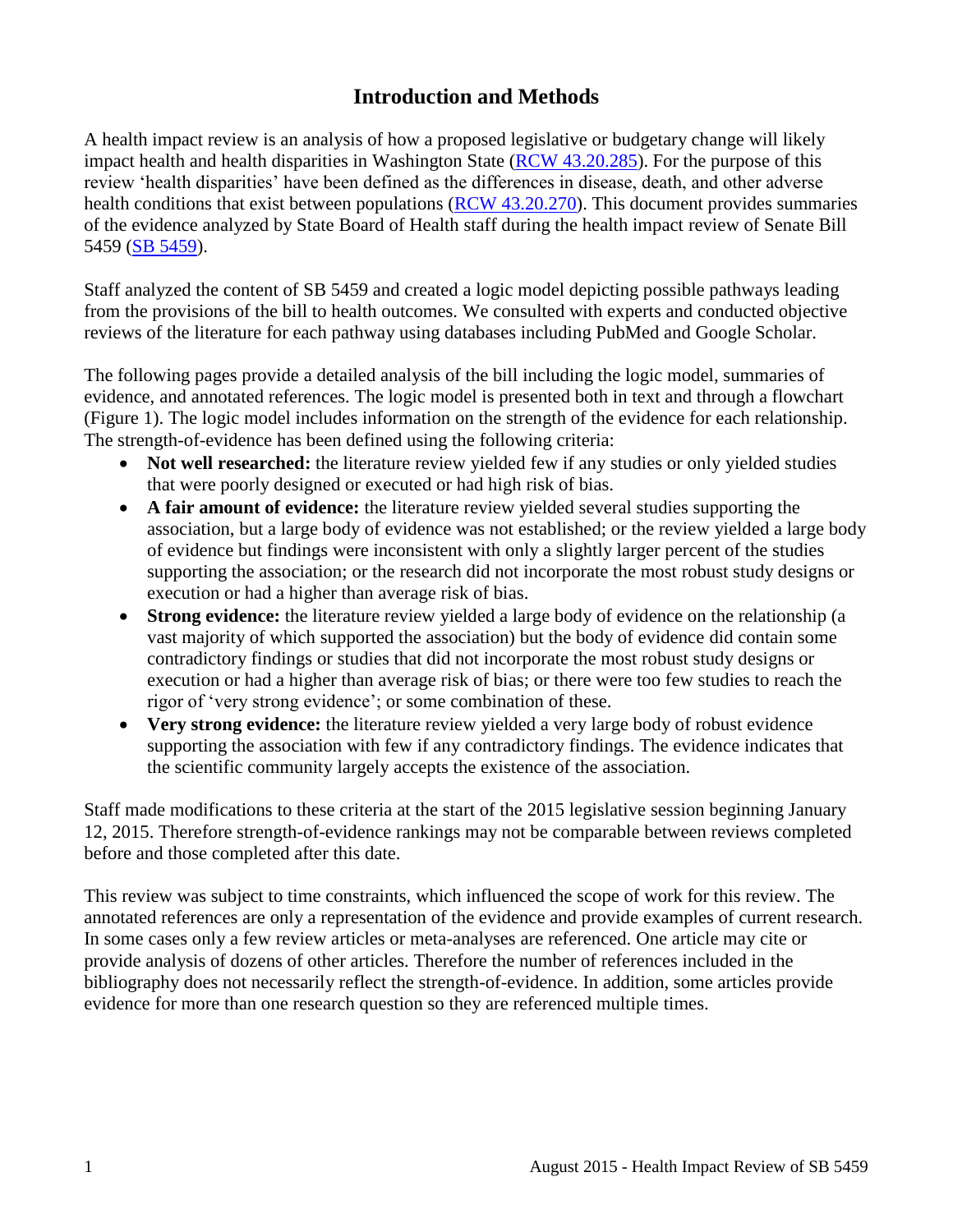# **Analysis of SB 5459 and the Scientific Evidence**

#### <span id="page-3-0"></span>*Summary of SB 5459*

- Requires employers to annually provide twelve weeks of family and medical leave insurance to eligible employees for the birth or placement of a child and for a family member's serious health condition, plus 12 weeks for the employee's own serious health condition.
- Establishes that in order to be eligible for family and medical leave insurance an employee must work 680 hours during the qualifying year.
- Decreases the job protection tenure and minimum hour requirements from 12 months to six months and from 1,250 hours to 650 hours in six months (rather than 12 months).
- Provides that an employee's weekly benefit will be calculated as a percentage of their total quarterly wages (5.2%) and that the maximum weekly benefit amount will be one thousand dollars (adjusted annually for inflation).
- Requires employers to pay a premium to the family and medical leave insurance account based on the amount of the employee's wages. Each employer may deduct from the pay of each individual one-half of the full amount that the employer is required to pay for an individual. These premiums will eventually be adjusted annually to ensure that they are the lowest rate necessary to maintain solvency of the program.
- Provides that the premiums will be 0.2 percent of wages beginning July 1, 2016, 0.4 percent of wages beginning January 1, 2018, and then will be adjusted annually.
- Requires the Employment Security Department to implement an outreach program (with information available in English and other primary languages as defined by [RCW 74.04.025\)](http://app.leg.wa.gov/rcw/default.aspx?cite=74.04.025) to ensure that eligible individuals are aware of the benefits.

#### *Health impact of SB 5459*

Evidence indicates that SB 5459 has potential to improve financial security; to improve maternal, child, and family health; and to decrease health disparities by income, educational attainment, and race/ethnicity.

#### *Pathways to health impacts*

The potential pathways leading from the provisions of SB 5459 to decreased health disparities are depicted in Figure 1. There is strong evidence that when employees can access paid family and medical leave they use this leave to care for their family members and themselves when needed.  $1\frac{1}{7}$  There is very strong evidence that paid leave for the birth or placement of a child is associated with improved maternal and child health outcomes and increased parental involvement.<sup>[1,](#page-10-1)[5](#page-12-0)[,8-15](#page-14-0)</sup> There is strong evidence that paid medical leave to care for a family member's serious health condition, is associated with improved health outcomes for employees and their families.<sup>[6,](#page-13-0)[13,](#page-17-0)[16,](#page-19-0)[17](#page-19-1)</sup> However, the relationship between employees taking leave for their own serious health condition and their health outcomes has not been well researched.<sup> $\overline{6}$ ,<sup>[18](#page-20-0)</sup> See page five of this review for an explanation of scenarios in which the evidence</sup> for this relationship may be stronger. There is strong evidence that paid family and medical leave benefits improve financial security for eligible employees and their families,  $1,6,7,17-19$  $1,6,7,17-19$  $1,6,7,17-19$  $1,6,7,17-19$  which is in turn associated with improved health outcomes.[20-28](#page-21-0) There is strong evidence that improved health outcomes for employees newly eligible for paid family and medical leave under SB 5459 would lead to decreased health disparities.<sup>[1,](#page-10-1)[2,](#page-10-2)[4,](#page-11-0)[7,](#page-13-1)[12,](#page-17-1)[19-36](#page-20-1)</sup> Evidence shows that low-income workers, people of color, workers with lower levels of educational attainment, and those without private health insurance are less likely to have access to paid family and medical leave benefits than their counterparts.<sup>[7,](#page-13-1)[19,](#page-20-1)[29](#page-23-0)</sup> These populations are also more likely to experience health disparities.<sup>[20-22,](#page-21-0)[24-28,](#page-22-0)[30-36](#page-24-0)</sup>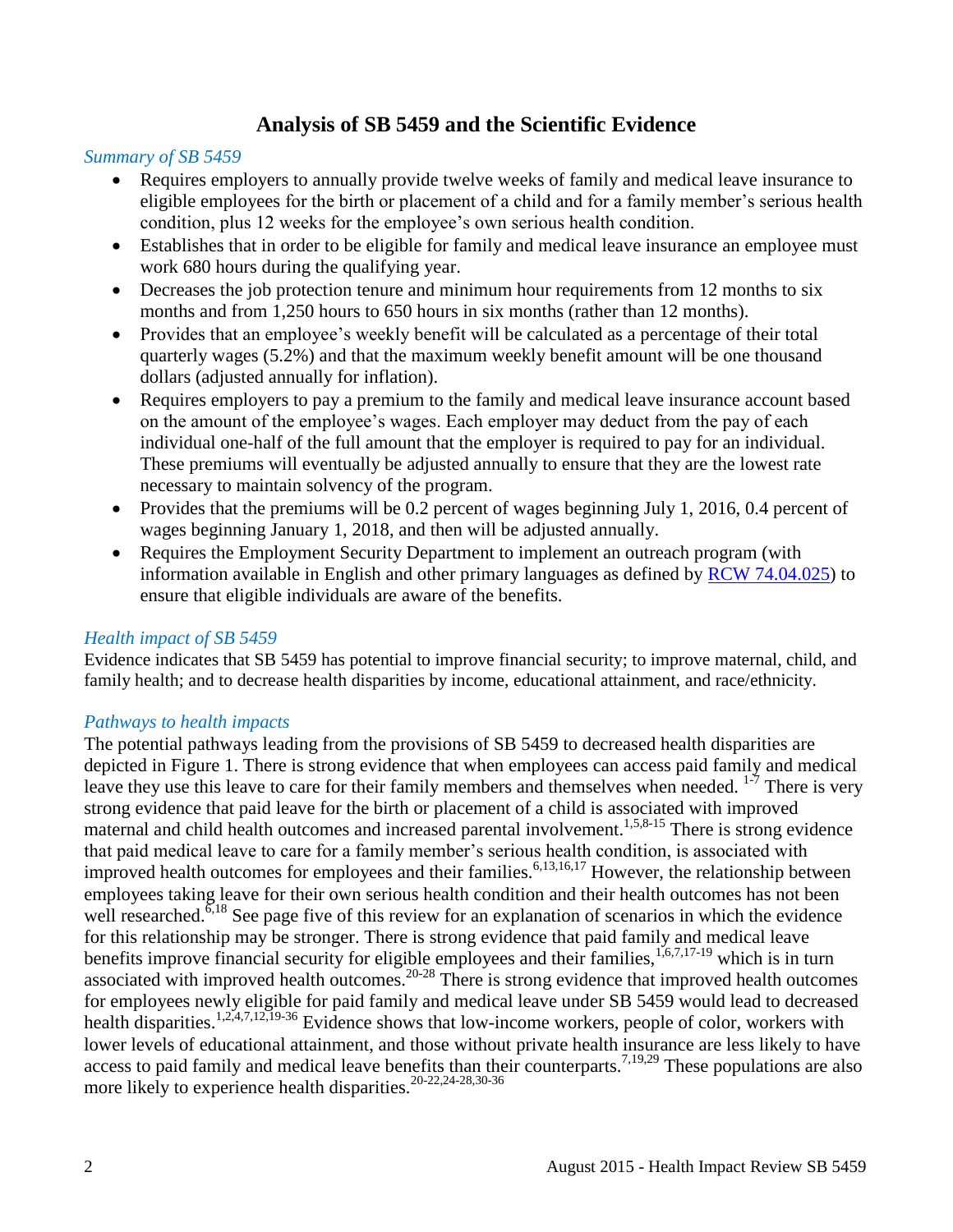#### *Magnitude of impact*

According to US Bureau of Labor Statistics data, only ten percent of US workers had access to paid family leave in 2013.<sup>[29](#page-23-0)</sup> Because these data include workers from states which have paid family leave legislation that reaches a majority of workers (e.g. California), it is possible that coverage in Washington is even lower than this average. While not all workers will become eligible for family and medical leave insurance under SB 5459 (due to the number of hours that an employee must work for an employer before qualifying) these data indicate that a large number of workers and their families should have access to paid family and medical leave insurance for the first time. Researchers in California found that the state's paid leave policy was associated with about a three week increase in the lengths of maternity and family leaves and about a 17 day increase in paternity leaves.<sup>[3,](#page-11-1)[4](#page-11-0)</sup> A study in the United Kingdom found that fathers who were offered paternity/parental leave were five times more likely to take leave than fathers who did not have access to these benefits.<sup>[5](#page-12-0)</sup>

Taking family and medical leave at all and longer duration of leave is associated with decreases in negative health outcomes, some of which are severe. For example paid leave may lead to reductions in postpartum depression, intimate partner violence,  $8,10,11$  $8,10,11$  $8,10,11$  pain following surgery, length of hospital stays, and infant and child mortality. <sup>[13](#page-17-0)</sup> Leave is also associated with increases in breastfeeding initiation and duration,<sup>[9](#page-15-1)[,12-14](#page-17-1)</sup> child immunization coverage,<sup>[13](#page-17-0)</sup> and parental involvement with their children.<sup>[5](#page-12-0)[,13](#page-17-0)</sup>

It is difficult to predict the rate changes in these health outcomes that we could expect to see in Washington as a result of paid family and medical leave, but the literature provides some examples of impacts that have been observed. Studies have found, for example, that women who took 13 weeks of maternity leave had 76% lower odds of experiencing psychological distress than women who took no leave; that women who received paid maternity leave had 58% lower odds than women who did not have this benefit of reporting intimate partner violence[;](#page-14-0)<sup>8</sup> that women who took less than six weeks of maternity leave had four times higher odds of *not* breastfeeding than those who took at least 12 weeks of leave;<sup>[12](#page-17-1)</sup> and that fathers who took leave were between 19% and 25% more likely than those who did not take leave to be involved in the care of their babies (e[.](#page-12-0)g. changing diapers, feeding their child, etc.).<sup>5</sup>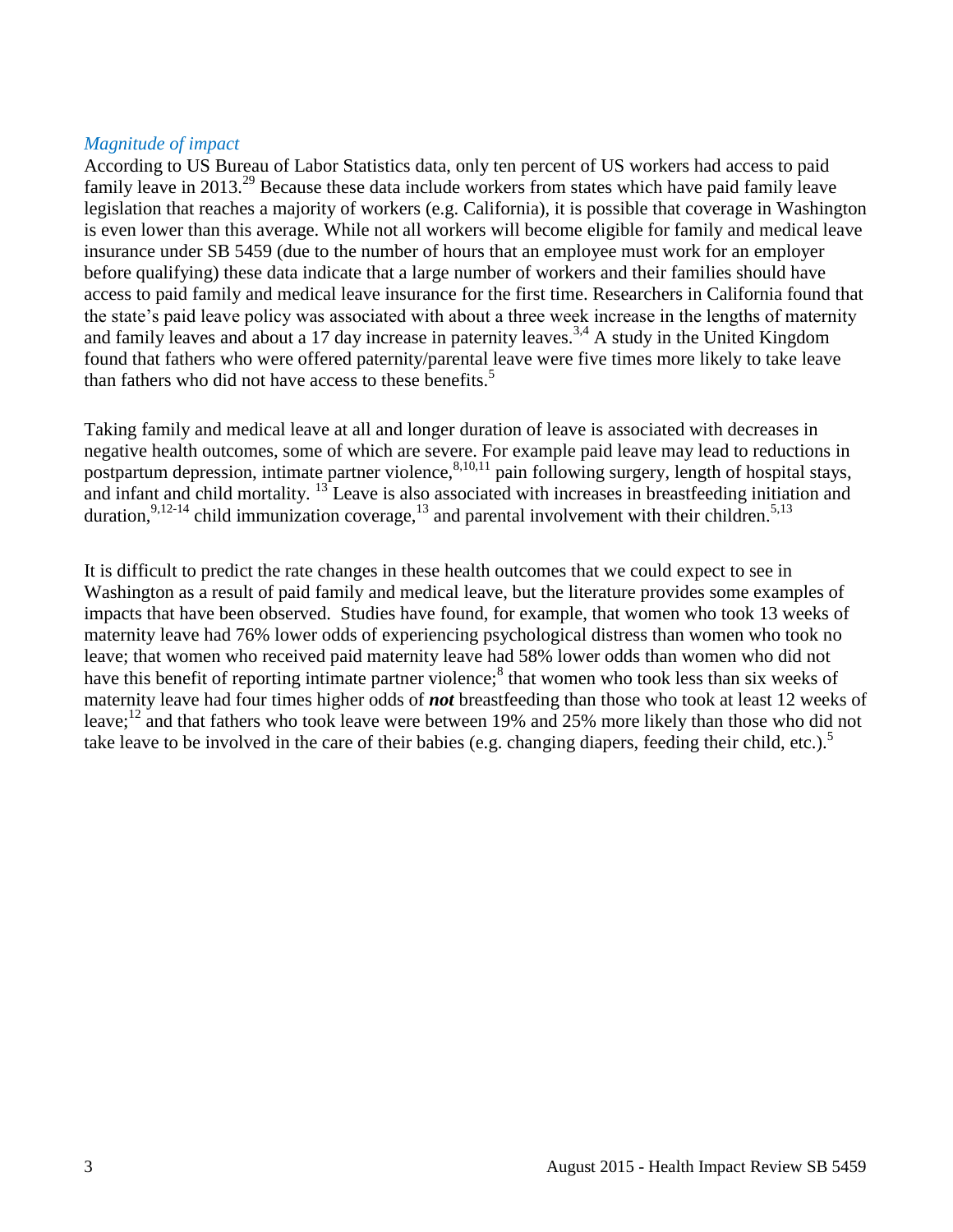# **Logic Model**

<span id="page-5-0"></span>

\* See page 5 of this review for an explanation of scenarios in which the evidence for this relationship may be stronger.



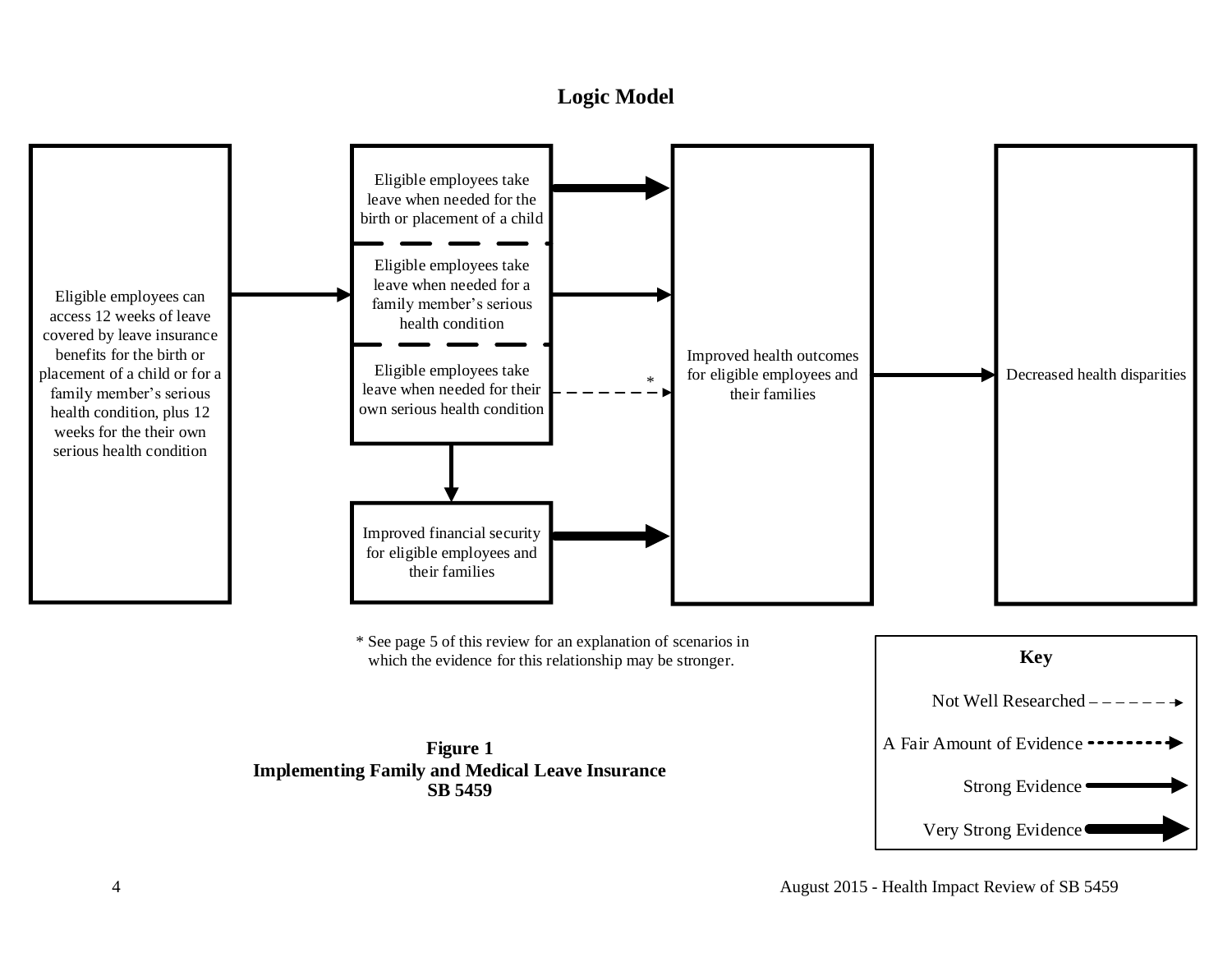# **Summaries of Findings**

#### <span id="page-6-0"></span>**Will eligible employees use paid family and medical leave when needed?**

There is strong evidence that eligible employees use paid (and unpaid) family and medical leave when they have this benefit available.<sup>[1-7](#page-10-1)</sup> For example, several studies found significantly greater increases in the use of family leave in California among individuals eligible for paid leave compared to control groups both inside and outside of California following implementation of the state's paid family leave law.<sup>[3,](#page-11-1)[4](#page-11-0)</sup>

It is important to note that there are other barriers that prevent employees from using paid family and medical leave, such as a lack of awareness of leave benefits and protections, work culture that discourages leave, fear of employer retribution despite protections afforded by the law, and not receiving full wage replacement[.](#page-10-1)<sup>1</sup> However, evidence indicates that workers do use paid family and medical leave benefits when available. Therefore SB 5459 has potential to increase the number of people taking leave when needed, and to provide partial wage replacement for workers who would have taken unpaid leave in the absence of paid family and medical leave insurance.

#### **If eligible employees use paid family and medical leave when needed for the birth or placement of a child, will this have positive impacts on child and maternal health and parental involvement?**

There is very strong evidence that when caregivers take leave for the birth or placement of a child this is associated with improved child and maternal health and greater parental involvement.<sup>[1](#page-10-1)[,2](#page-10-2)[,5](#page-12-0)[,8-15](#page-14-0)</sup> Taking parental leave at all and longer duration of parental leave is associated with improved maternal health outcomes such as decreases in psychological distress,<sup>[8](#page-14-0)</sup> depression[,](#page-14-0) poor mental and physical health,  $8,10,11$  $8,10,11$  $8,10,11$  intimate partner violence,  $8$  and parenting stress.<sup>[10](#page-15-0)</sup> Parental leave is also associated with increased self-reported ability to care for one's child, [1](#page-10-1) and greater initiation and longer duration of breastfeeding (a positive health outcome for the mother and the infant).  $9,12-14$  $9,12-14$  Parental leave is also associated with other positive health outcomes for infants: decreased infant and child mortality, increased immunization coverage,<sup>[13](#page-17-0)</sup> and increased parental involvement.<sup>[5,](#page-12-0)[13](#page-17-0)</sup> When fathers take leave, or increase the duration of their leave, this is associated with increased involvement in their child's life as well as improved maternal health outcomes.<sup>[5,](#page-12-0)[13,](#page-17-0)[15](#page-18-0)</sup> While breastfeeding is often considered a health outcome in itself, evidence also indicates that breastfeeding has short- and long-term positive health impacts on the child (e.g. improved immune system response and cognitive development, decreased rates of chronic diseases such as allergies and diabetes) and on the mother (e.g. lower risk of hypertension, heart disease, and breast cancer).<sup>[13](#page-17-0)</sup>

#### **If eligible employees use paid family and medical leave when needed for a family member's serious health condition, will this lead to improved health outcomes for these employees and their families?**

There is strong evidence that paid family leave to care for a family member's serious health condition will lead to improved health for both the caregiver and their family member(s).  $6,13,16,17$  $6,13,16,17$  $6,13,16,17$  $6,13,16,17$ Individuals who have taken leave to care for a child or adult family member have expressed that this leave positively affected their ability to care for their family member, their family members'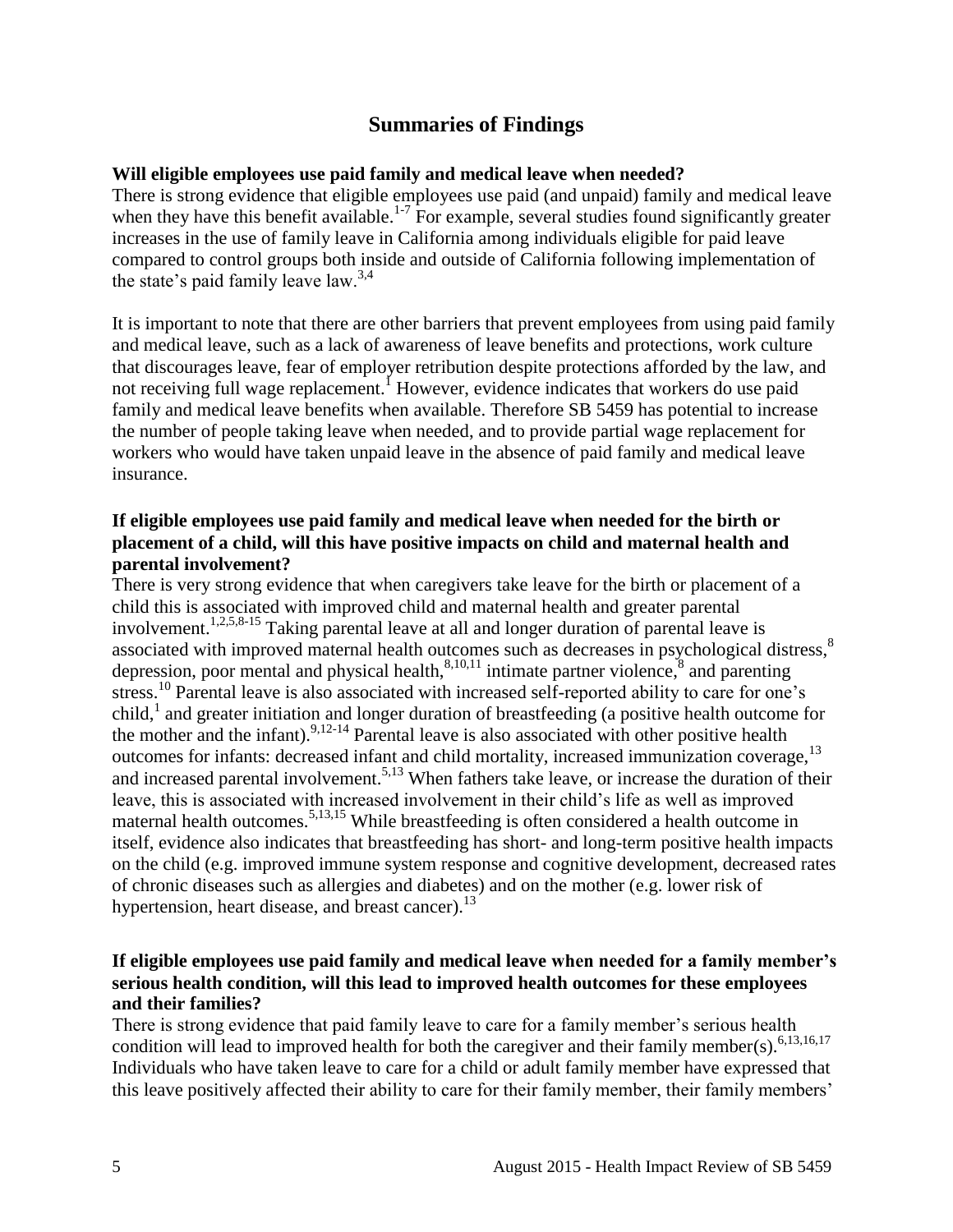emotional and physical health, and their own emotional health. $6,16,17$  $6,16,17$  $6,16,17$  These benefits are stronger for employees that receive paid leave than for those that receive unpaid leave.<sup>[17](#page-19-1)</sup>

Earle and Heymann cite evidence that caring for a child or an adult family member with special health care needs is associated with both health benefits (e.g. personal growth, a source of fulfillment, improved mental health) and health risks (e.g. negative physical and emotional outcomes, mental distress, and poorer physical health status). However, their study findings indicate that access to paid family leave can reduce the potential negative health outcomes that may result from caregiving.<sup>[16](#page-19-0)</sup>

Studies also indicate that family members' presence during illness is associated with a number of positive health outcomes such as reduced pain and shorter hospital stays.<sup>[13](#page-17-0)</sup> There is an additional body of evidence that highlights the positive health impacts of family support, but we did not include this evidence as it does not highlight the direct link between being cared for by a family member and health outcomes. However, it is possible that providing care to a family member is one indicator of family support/social support used in these studies.

**If eligible employees use paid family and medical leave when needed for their own serious health condition, will this lead to improved health outcomes for these employees?** The relationship between taking medical leave to care for one's own serious health condition and health outcomes is not well researched. It is possible that the link between taking leave to rest and care for your own serious health condition and improved health has not been extensively researched because the physiological mechanisms between self-care and improved health are generally accepted by the scientific community. We only identified one study which researched this link. A national survey found that over 70% of respondents who had used FMLA reported that it had increased their ability to care for their own or family members emotional health and 63% reported that it had improved their ability to care for their own or their family members physical health. In addition, of those that indicated positive effects of leave, over 93% indicated that it made it easier for them to comply with doctors' instructions and nearly 84% felt that it had led to a faster recovery.<sup>[6](#page-13-0)</sup> There are also studies which have found that when employees take time off of work to recover when ill they recover more quickly, and when they attempt to work through illness their symptoms can be exacerbated.[18](#page-20-0) However, these data were collected in regards to paid sick leave (rather than medical leave) and included qualitative data on taking paid sick leave to recover from short term illness (e.g. the common cold or the flu) which, unless complications arise, are not defined as serious health conditions [\(RCW 49.78.020\)](http://apps.leg.wa.gov/rcw/default.aspx?cite=49.78.020) and do not qualify for family and medical leave insurance under SB 5459. Therefore, while these studies on the personal health benefits of paid sick leave may be generalizable to medical leave insurance, it is not clear so we did not include them here.

As outlined above, maternity leave is associated with positive health outcomes for the mother in addition to the child. While we have classified the evidence for maternity leave as evidence for the positive impacts of taking leave for the birth of a child—it is likely that mothers are also taking time during maternity leave to recover from pregnancy and the birth of their child. Therefore the extensive body of evidence supporting the connection between maternity leave and positive health outcomes outlined above could be applied here as well. This would bolster the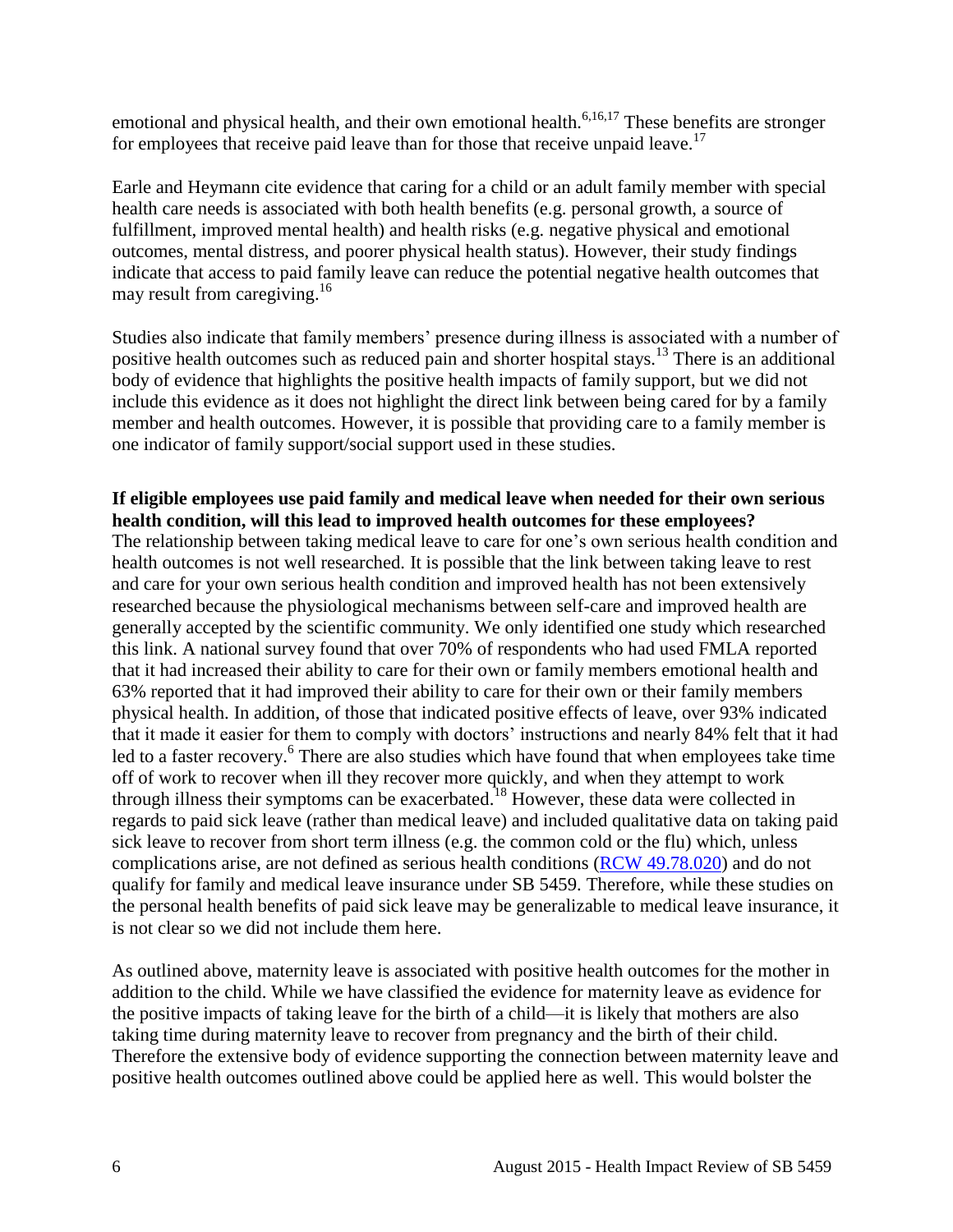strength of evidence for the connection between improved health and taking leave to care for one's own serious health condition.

#### **If employees use paid family and medical leave when needed, will this lead to improved financial stability for these employees and their families?**

There are two main scenarios created by SB 5459: 1) employees that would not have taken leave because of financial need will take advantage of paid family and medical leave insurance, or 2) employees that would have taken leave and lost wages will still stay home but will be protected from at least some of this wage loss. In this second scenario, paid family and medical leave leads to improved financial security for these employees and their families.

There is strong evidence that paid family and medical leave insurance improves financial security for employees and their families.<sup>[1,](#page-10-1)[6,](#page-13-0)[7,](#page-13-1)[17-19](#page-19-1)</sup> Employees consistently report that they did not take needed family or medical leave because they did not have access to paid leave and could not afford the missed wages.<sup>[1,](#page-10-1)[6,](#page-13-0)[7,](#page-13-1)[18,](#page-20-0)[19](#page-20-1)</sup> Employees that have taken unpaid leave report that this led to financial hardship such as having to use savings, borrowing money, signing up for public assistance, limiting spending on basic needs, and delaying paying bills to cover the financial strains of taking leave.<sup>[17](#page-19-1)</sup>

#### **Will improved financial security for employees and their families lead to improved health outcomes?**

There is very strong evidence that economic instability and low-income are associated with adverse health outcomes. Research highlights the relationship between economic instability/low socioeconomic position and, for example, depression, acute and recurring infections, poor health-status, higher body mass index (BMI), and poor oral health.<sup>[20-28](#page-21-0)</sup> Data indicate that this correlation between low income and poor health is found in Washington state.<sup>[20](#page-21-0)[,21](#page-21-1)[,25](#page-23-1)</sup> Financial stress in itself is also associated with adverse outcomes for families such as problem behavior in adolescents, interparental conflict, and parental depression.<sup>[23](#page-22-1)</sup>

#### **Will improved health outcomes for employees newly eligible for paid family and medical leave under SB 5459 lead to decreased health disparities?**

There is strong evidence that improved health outcomes for employees newly eligible for paid family and medical leave under SB 5459 would lead to decreased health disparities.<sup>[1](#page-10-1)[,2](#page-10-2)[,4](#page-11-0)[,7](#page-13-1)[,12](#page-17-1)[,19](#page-20-1)[,23](#page-22-1)[,29](#page-23-0)</sup> Evidence shows that not all populations currently have equal access to paid leave benefits. Lowincome workers, people of color, workers with lower levels of educational attainment, and those without private health insurance are less likely to have access to employer-provided paid family and medical leave benefits (or other paid leave benefits) than their counterparts.<sup>[7](#page-13-1)[,19](#page-20-1)[,29](#page-23-0)</sup> These populations are also more likely to experience health disparities.<sup>[20-22,](#page-21-0)[24-28](#page-22-0)[,30-36](#page-24-0)</sup> Financial stress has also been shown to have a stronger detrimental impact on the mental health of mothers with low-incomes than on mothers in higher income families.<sup>[23](#page-22-1)</sup> Evidence also indicates that while unpaid family and medical leave seems to provide greater benefits for more advantaged workers (e.g. those with higher incomes, working partners, and higher education attainment), moving from unpaid to paid leave or increasing the percent of wage replacement during leave seems to increase leave taking more among less advantaged workers who are least likely to take unpaid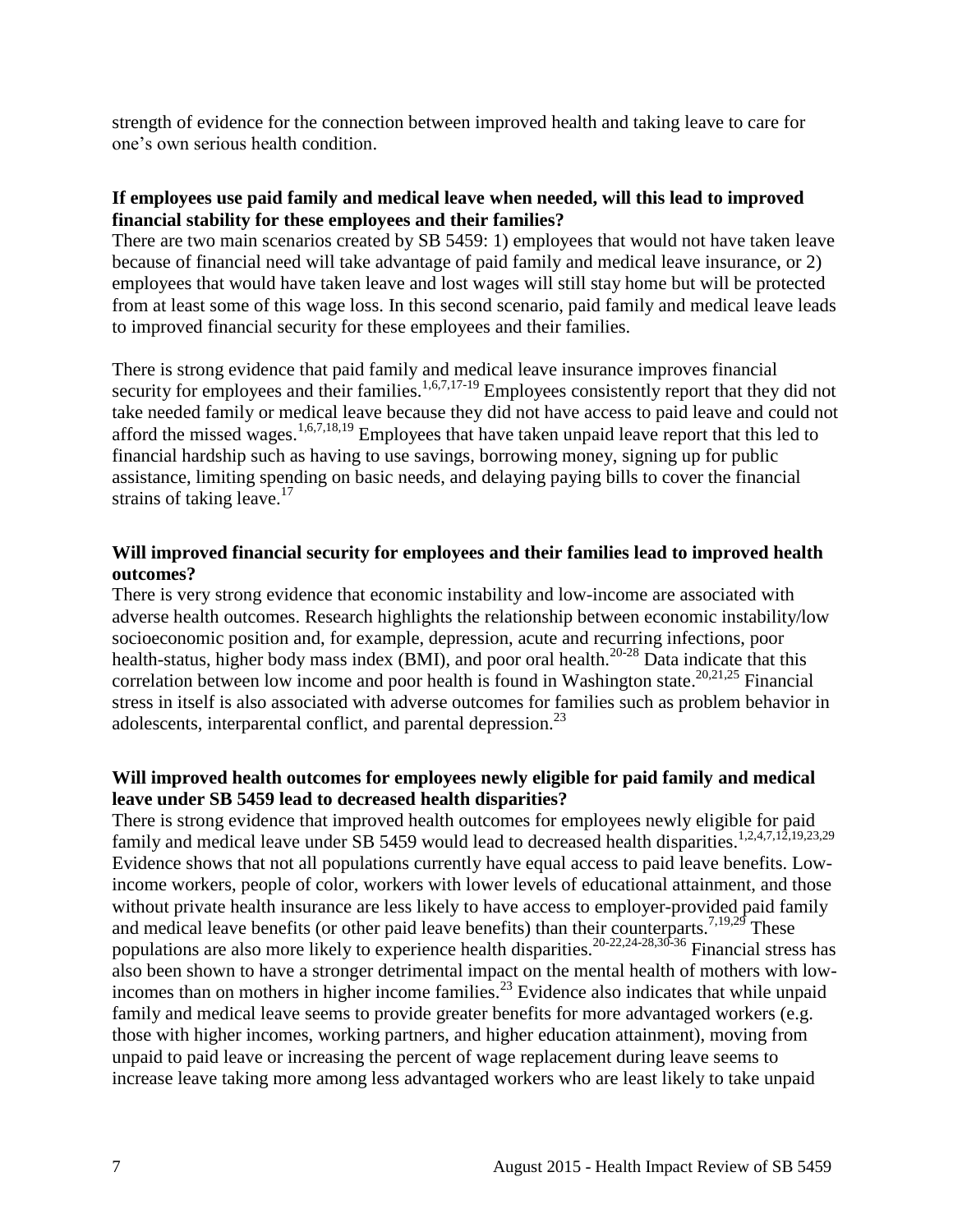leave.<sup>[2,](#page-10-2)[4](#page-11-0)</sup> Improving health outcomes for these communities by increasing access to paid family and medical leave therefore has potential to decrease health disparities.

This bill will not guarantee paid leave benefits for workers who are undocumented, are paid under the table, frequently change jobs, or do seasonal work that prevents them from having enough tenure or accruing enough hours with an employer to quality for paid leave insurance under SB 5459. Notably, women experiencing domestic violence are more likely than other women to experience income instability, discontinuity of employment, and underemployment.<sup>[37](#page-25-0)</sup> These workers and their families will likely not experience the direct positive health impacts associated with paid leave. Section 11 of SB 5459 does decrease the tenure and number of hours needed in order for an employee to receive job protected leave from 12 to six months and from 1,250 hours to 650 hours in the previous six months (rather than 12 months)—so this will increase the number or employees that will be eligible for job protected leave.

In addition, a survey of California workers following implementation of California Paid Family Leave law found that low-wage workers, immigrants, and Latinos were less likely than other workers to be aware of the Paid Family Leave program.<sup>[1](#page-10-1)</sup> This suggests that linguistically appropriate outreach (as required by SB 5459 Section 4) as well as culturally appropriate outreach to inform employees of this benefit will be essential in order for paid family and medical leave insurance to have the greatest impact on reducing health disparities.

#### **Other considerations**

We pursued a number of other research questions in order to determine if there are alternate pathways leading from the provisions in the bill to positive or negative health impacts. We ultimately did not include these pathways in the logic model on page four of this review because there was insufficient evidence to determine if the connections exist. We generally do not include a research question in the logic model if it is not well researched unless it is essential to the flow of the logic model. We evaluated the evidence on the impacts of paid family and medical leave policies on aspects of business such as profits and productivity. Stakeholders have expressed concerns about the potential costs to businesses, with a specific emphasis on the costs of the insurance premiums and the costs of replacing an employee while they are on leave (e.g. hiring and training a temporary employee). The connections between paid family and medical leave programs and business profits and productivity are not well researched, and the research that does exist is conflicting.<sup>[1,](#page-10-1)[3,](#page-11-1)[7,](#page-13-1)[38](#page-25-1)</sup>

While several studies of paid and unpaid family and medical leave policies have found that a large majority of surveyed employers report that the policies had no noticeable effects or even positive effects on their business operations, a small minority of employers have reported that family and medical leave was associated with negative effects on profitability, productivity and turnover.<sup>[1,](#page-10-1)[7](#page-13-1)</sup> Large businesses were more likely than small businesses to report these negative impacts of family leave policies.<sup>[7](#page-13-1)</sup> Evidence is conflicting in regards to how family and medical leave impacts productivity (through higher employer satisfaction and commitment) and turnover (through higher employee satisfaction and increases in the number of employees returning to their original employer at the end of their leave) with some studies finding positive impacts of leave policies and some finding no or negative impacts.<sup>[3](#page-11-1)[,38](#page-25-1)</sup>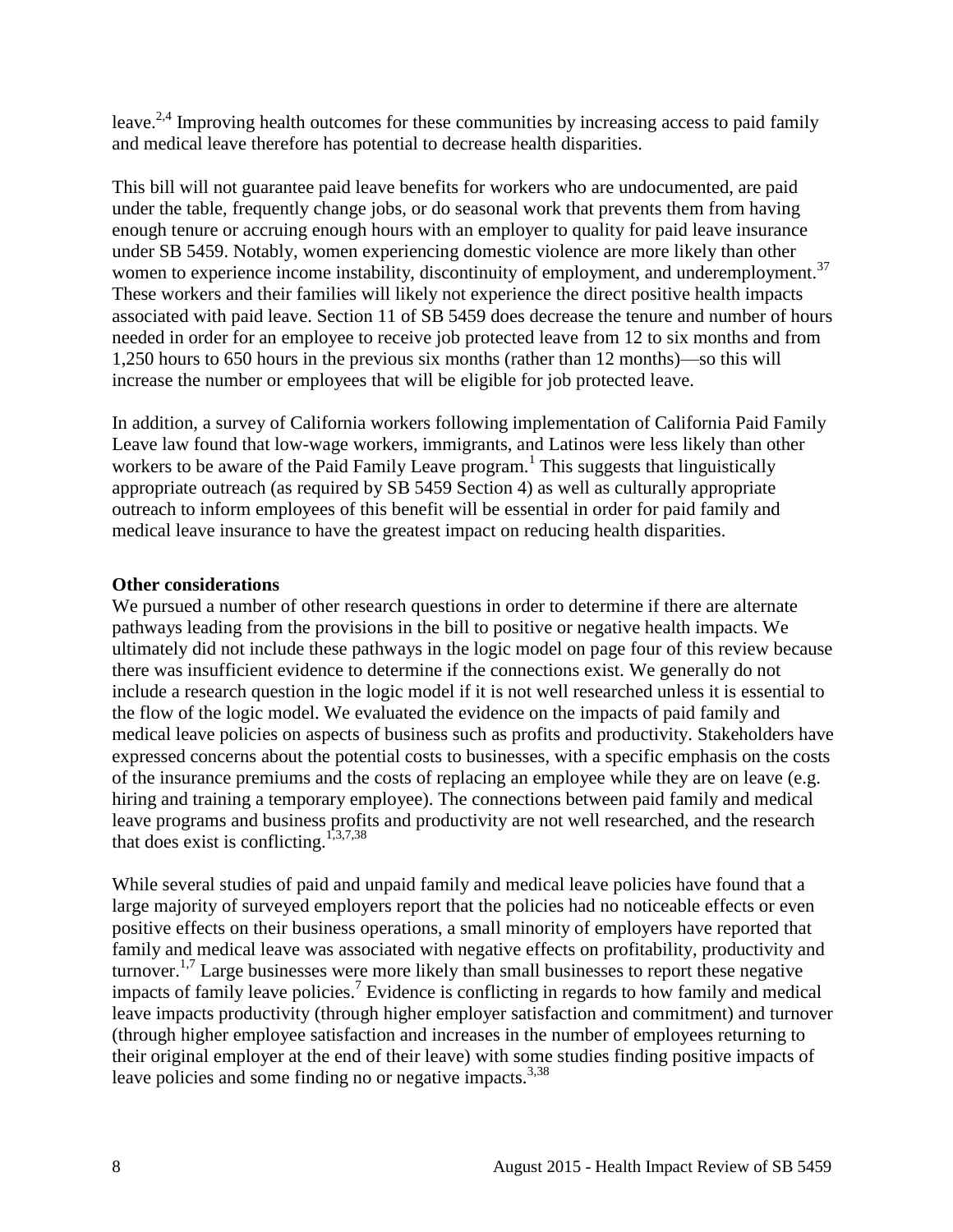# **Annotated References**

#### <span id="page-10-1"></span><span id="page-10-0"></span>**1. Appelbaum E, Milkman R.** *Leaves That Pay: Employer and Worker Experiences with Paid Family Leave in California***. 2011.**

Appelbaum et al. analyzed a number of impacts of California's Paid Family Leave (PFL) law on employers and employees six years after the law was implemented. The authors surveyed small and large employers (n=253) based on a directory list of all employers in the state. They also surveyed employees who were potentially eligible for PFL and experienced an event in the past four years that PFL was designed to cover (n=500). The authors also conducted interviews with 50 of the 500 surveyed employees and with a convenience sample of 20 worksites. The authors differentiated between employees with high-quality (those with health coverage and a wage of \$20 per hour or more) and low-quality jobs (no health coverage and a wage of less than \$20 per hour) in their data to focus on the effects on low wage workers. The authors found worker awareness of PFL was limited among employees and half of respondents did not know that the program existed. Low-wage workers, immigrants, and Latinos were less likely to be aware of the program than their counterparts. About one third of respondents who knew about PFL did not apply for it when they needed family leave because they felt the wage replacement was too low. Many of the employees who were aware of PFL but did not apply for it reported that they were afraid their employer would be unhappy, their opportunities for advancement would be negatively impacted, or they would be fired. A higher percentage of workers that used PFL (84%) received at least half of their usual pay compared to those who did not use PFL (31%). Those who took PFL were more likely in nearly all measures of the survey to report it helped their ability to care for their new child or ill family member compared to those who did not take PFL. The authors found that a majority of employers indicated that PFL had minimal impact on their business operations. Most employers surveyed reported that PFL had "no noticeable effect" or a "positive effect" on employer profitability (91%), productivity (89%), morale (99%), or turnover (96%). Ninety-one percent of employers surveyed indicated that they were not aware of any instances in which employees had abused PFL.

#### <span id="page-10-2"></span>**2. Bartel A, Baum C, Rossin-Slater M, Ruhm C, Waldfogel J.** *California's Paid Family Leave Law: Lessons from the First Decade.* **U.S. Department of Labor, ;2014.**

Bartel et al. provide an overview of the first ten years of California Paid Family Leave law. The authors summarize data from California's Employment Development Department State Disability Insurance claims indicating that approximately 153,000 family medical leave claims were paid in California in fiscal year 2005-2006, 188,000 in fiscal year 2008-2009, and, after a slight dip in 2009-2010 reached 202,000 in fiscal year 2012-2013. About 87% of these claims were for bonding with a newborn and about 12 percent were to care for a sick family member. They cite one source (Zigler, Muenchow, and Ruhm [2012]) which estimates that the number of claims increased from 24 per 100 live births to 30 per 100 live births. The utilization rates were highest for those with incomes between \$12,001 and \$72,000 per year. Bartel et al. cite national and international evidence on both paid and unpaid family leave laws indicating that leave laws are associated with increased use of leave (although studies do indicate that employee awareness of leave benefits are not universal), longer leave, generally positive (although findings are conflicting) effects on labor market outcomes, generally positive reactions from employers, and improved child health outcomes. They also indicate that evidence suggests, that while unpaid leave may have more positive impacts on more advantaged employees, paid leave may have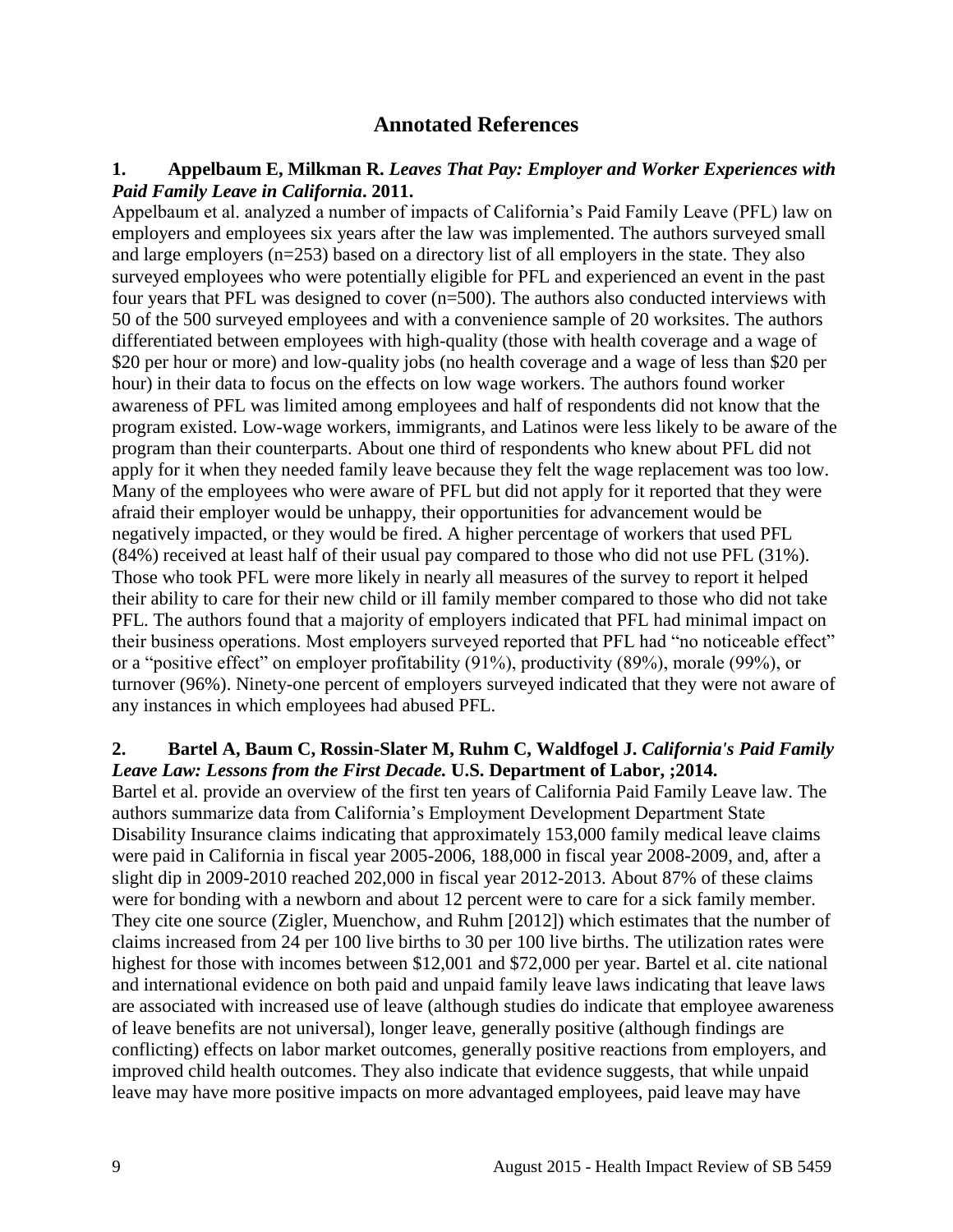greater benefits for employees with lower levels of education attainment or who are unmarried. Many of these studies are further summarized in this health impact review.

#### <span id="page-11-1"></span>**3. Baum C, Ruhm C. The effects of paid family leave in California on labor market outcomes. Vol 8390: Institute for the Study of Labor (IZA); 2014.**

Baum and Ruhm analyzed data from the National Longitudinal Survey of Youth's 1997 cohort (NLSY-97) to analyze the effects of California's Paid Family Leave law. The NLSY-97 collects data on the exact dates of childbirth as well as weekly employment status. California also offers temporary disability benefits for pregnant women and new mothers, which are generally exhausted six to eight weeks after birth. Paid family leave can be taken after disability benefits are exhausted. The authors controlled for potential confounding factors and compared changes in the treatment group (California parents with newborns working during the pregnancy period as they would potentially be eligible for paid leave) with parents with newborns in comparison states. The treatment and control group included 1,762 births for mothers and 1,728 births for fathers. The authors found that paid leave was significantly associated with increased leavetaking (about three additional weeks for mothers and an additional ten to 17 days for fathers). These leave increases were observed at about six to eight weeks post-birth for mothers (consistent with when temporary disability benefits would be exhausted), and immediately after birth for fathers who are not eligible for pregnancy-related temporary disability. This suggests that there may be a causal effect between the availability of paid leave and increased use of leave rather than just a correlation. The data indicate that paid leave was associated with an increase of 17 to 20 percentage points in leave-taking during the five weeks after birth and an increase of 20 to 34 percentage points from post-birth weeks six to fourteen for mothers. For paternal leave the increase peaked at an eight to nine percentage point increase in leave-taking. The authors also found that paid leave in California was significantly associated with a 4.8 to 5.4 percentage point increase in mothers having returned to work nine to twelve months after the birth of a child. The data suggest that mothers in California saw an increase between 0.5 and 1.0 percentage points in their likelihood of returning to the same place of employment after the birth of their child, but this difference was not statistically significant. The authors note that this relationship may be stronger but is not fully captured in their analysis because they only included mothers who had worked for at least 32 weeks during pregnancy where other mothers may also have been eligible for paid leave because of the relaxed eligibility requirements in California. The authors also found that paid leave had positive effects on hours worked by mothers in the second year of a child's life. Point estimates indicate that hourly wages were also about seven percent higher for mothers one year after a child's birth, but these figures were not statistically significant.

#### <span id="page-11-0"></span>**4. Rossin-Slater M, Ruhm CJ, Waldfogel J. The effects of California's Paid Family Leave program on mothers' leave-taking and subsequent labor market outcomes.** *Journal of Policy Analysis and Management.* **2013;32(2):224-245.**

Rossin-Slater et al. analyzed the impacts of California's PFL program which went into effect in 2004. California's leave allows six weeks of partially paid leave (55% of wages up to a maximum) for the birth or placement of a child or to care for a seriously ill family member, and almost all private sector workers are eligible. California's program does not contain employer size, strict work history, or other eligibility restrictions. This Paid Family Leave law does not provide job protection (though job protection would be available for employees who are eligible for the national Family and Medical Leave Act [FMLA]), and is funded through a payroll tax on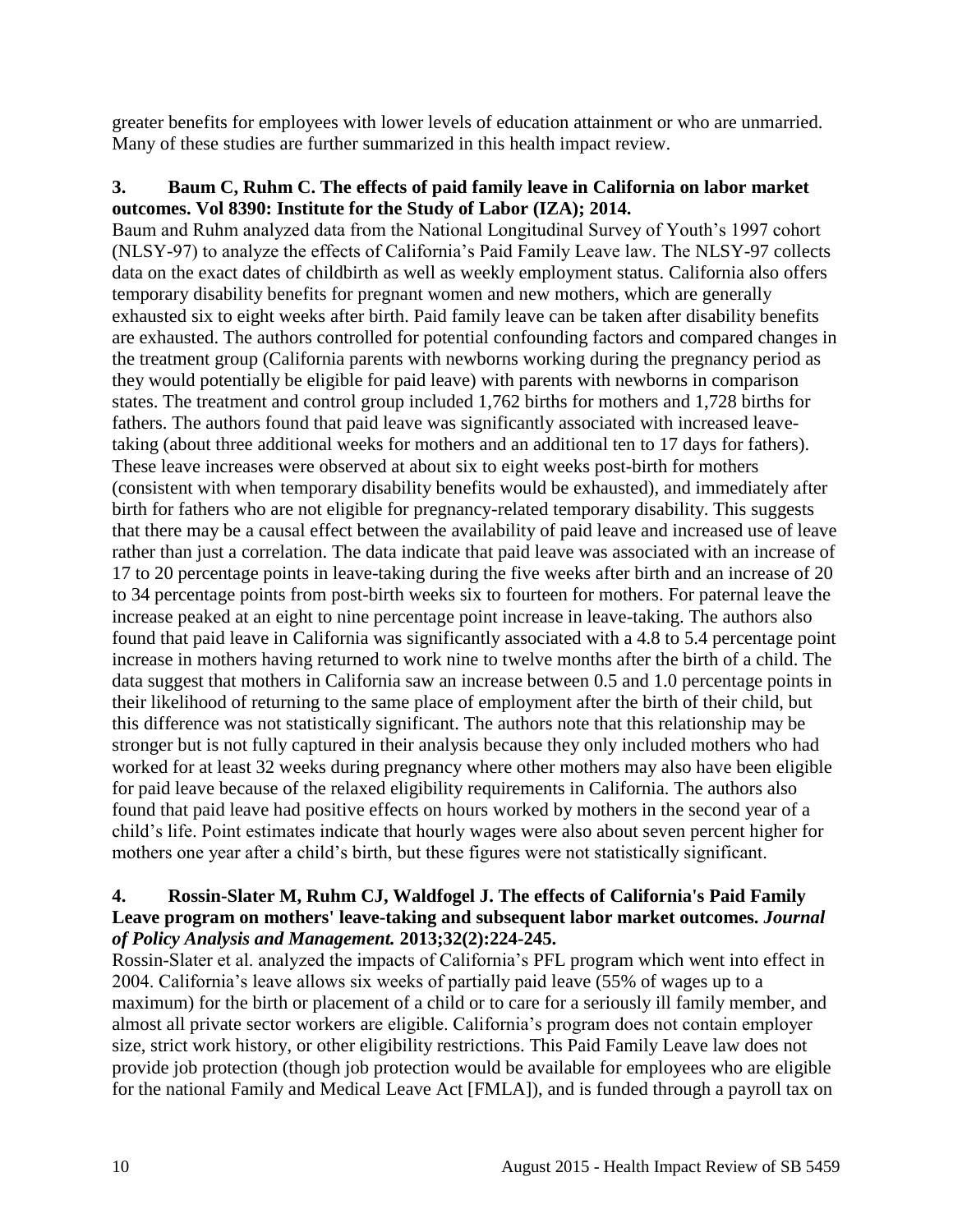employees. California also provides temporary disability insurance which provides about twothirds of earnings for about six weeks for pregnancy-related short-term disability. This leave can be taken before PFL. The authors cite two studies which found that the national FMLA is associated with mothers taking more leave and more time off work after birth, and three studies of state unpaid leave policies which found that state policies are also associated with more leavetaking. These effects seem to be largest for relatively advantaged women as they are more likely to be able to afford taking unpaid leave. Rossin-Slater et al. also cite seven studies which found that in Canada and European countries with paid leave, use of leave is very high. One study conducted in Norway found that an increase in the amount of pay provided during leave had the greatest increase in leave-use among women least likely to take unpaid leave (e.g. women with lower incomes). The authors analyzed 1999 to 2010 data from the March Current Population Survey. They compared the differences in the change in leave-use following the implementation of California's PFL program between mothers who would be eligible for California PFL (treatment group) and several control groups (women in California with older children, women in California with no children, and women in other states with infants). The data show a significantly greater increase in the use of maternity leave and family leave for the treatment group than the control group of women with infants in other states without paid family leave. The authors estimate that the program increased maternity-leave use by 110 to 116 percent, corresponding to an additional 3.1 to 3.3 weeks of leave. The magnitude of impact for family leave was similar. The analysis also shows that women with less than a college education, unmarried women, and women of color were less likely than their counterparts to access leave prior to the availability of paid leave. While the sample sizes were too small to reach statistical significance, the point estimates suggest that Paid Family Leave raised maternity leave-taking for women in general, but had a greater impact on these groups who were less likely to take leave in the absence of wage-replacement. The largest absolute gain was seen for black mothers who saw an average increase of about six weeks for maternity leave. They also found that there were not meaningful differences in employment pre- and post- implementation of the program, though there were significantly greater increases in the hours worked and total wages for the treatment group after the program was implemented. This last finding uses data from mothers of children 1-3 years of age to estimate working trends among mother several years after they would have potentially been eligible for paid leave, but these estimates are imprecise.

#### <span id="page-12-0"></span>5. **Tanaka S, Waldfogel J. Effects of parental leave and work hours on fathers' involvement with their babies: Evidence from the Millennium Cohort Study.** *Community, Work and Family.* **2007;10(4):409-426.**

Tanaka and Waldfogel cite four studies conducted in Sweden that indicate that parental leave promotes fathers involvement with their children; one study conducted in Massachusetts that found that fathers who took more days of leave were more involved in the care of their child; and one study from the UK which found that fathers who took leave were more involved in some specific activities, but did not spend more time overall with their children. Tanaka and Waldfogel analyzed data from the Millennium Cohort Study from the United Kingdom (UK) to explore the effect of leave-taking on father's involvement in parenting. The Millennium Cohort Study includes 18,819 infants born between September 2000 and January 2002. In order to be included, the infants had to have been between eight and 12 months old at the time of the survey. Both mothers and fathers (where both present) participated in an interview and a completed a selfcompletion module. The sample used for Tanaka and Waldogel's study included fathers who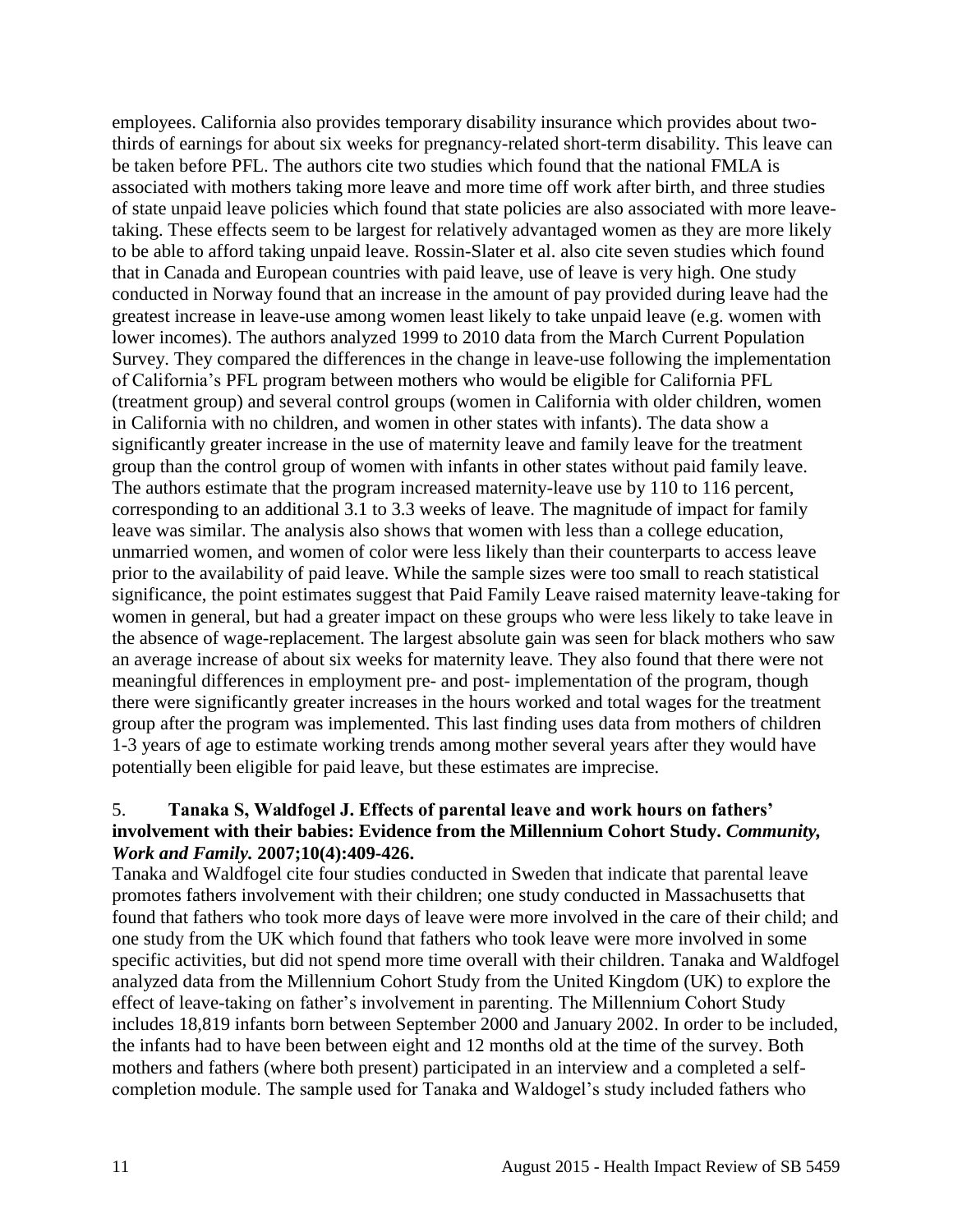were employed when their partner became pregnant, were working at the time of the survey, were not self-employed, and provided information on leave-taking and work hours—leading to a sample size of 9,592 child-father pairs. They controlled for several potential confounding factors such as race and income. The data show that fathers who took leave had significantly higher odds than father's who did not take leave of changing diapers (25% more likely), feeding their child (19% more likely), and getting up at night to care for the child (19% more likely). Fathers who took leave also had higher odds of looking after the baby than their counterparts, but this difference was not statistically significant. Fathers with longer work hours were significantly less likely to be involved across all four measures. The analysis also indicates that, after controlling for confounders, fathers who work for employers who offer parental/paternity leave are over five times more likely to take leave than fathers who do not have access to these benefits.

#### <span id="page-13-0"></span>**6. Waldfogel J. Family and Medical Leave: Evidence from the 2000 surveys.** *Monthly Labor Review.* **2001;124(9).**

Waldfogel cites two past surveys (conducted in 1995), two years after enactment of the Family and Medical Leave Act (FMLA), which found that the Act led to increased FMLA benefits for employees. Two-thirds of covered establishments reported changing their leave policies to comply with the law and covered businesses were more likely than their counterparts to offer FMLA. These surveys did show that 41.9% of employees had not heard of the law. Many employees who needed leave but did not take it indicated that this was because they could not afford to take unpaid leave. The author notes that several other studies of FMLA have found that family leave coverage increased following passage of the Act. Waldfogel analyzed 2000 Survey of Employees data (n=2,558 employees) and 2000 Survey of Establishments data (n=1,839 private businesses) to determine impacts of the Act seven years after implementation. The surveys showed that while only 33.5% of businesses not covered by the law offered FMLA benefits, 83.7% of those covered by the law did. The author found that while awareness of the law had increased since 1995 not all employees were aware of the law or if they were covered in 2000. About 16% of employees had taken leave for a family or medical reason in the 18 months prior to the survey (similar to the findings from the 1995 survey). The authors found that while a significantly smaller percentage of respondents in 2000 compared to 1995 indicated that they had needed to take leave and did not, an inability to afford taking unpaid leave was still the most commonly cited reason for not taking leave with 77.6% of those who needed but did not take leave citing this as their reason. Large percentages of leave-takers indicated that leave had positivity affected their ability to care for family members (78.9%), or their own or family members emotional health (70.1%) or physical health (63.0%). Of those that indicated positive effects of leave, 93.5% indicated that it made it easier for them to comply with doctors' instructions and 83.7% felt that it had led to a faster recovery. Over half of leave-takers were worried that they would not have enough money to pay their bills. Women and low-income workers were less likely to have access to paid leave.

#### <span id="page-13-1"></span>**7. Klerman J, Daley K, Pozniak A.** *Family and Medical Leave in 2012: Technical Report.* **Prepared by Abt Associates Inc. for the U.S. Department of Labor;2012.**

In 2012 Abt Associates Inc. conducted employer and employee surveys for the U.S. Department of Labor in order to analyze the impacts of the federal FMLA. The Employee Survey was a random-digit dial telephone survey (n=2,852). This survey oversampled workers who had taken leave and those who had needed to take leave but did not. The Worksites were drawn from the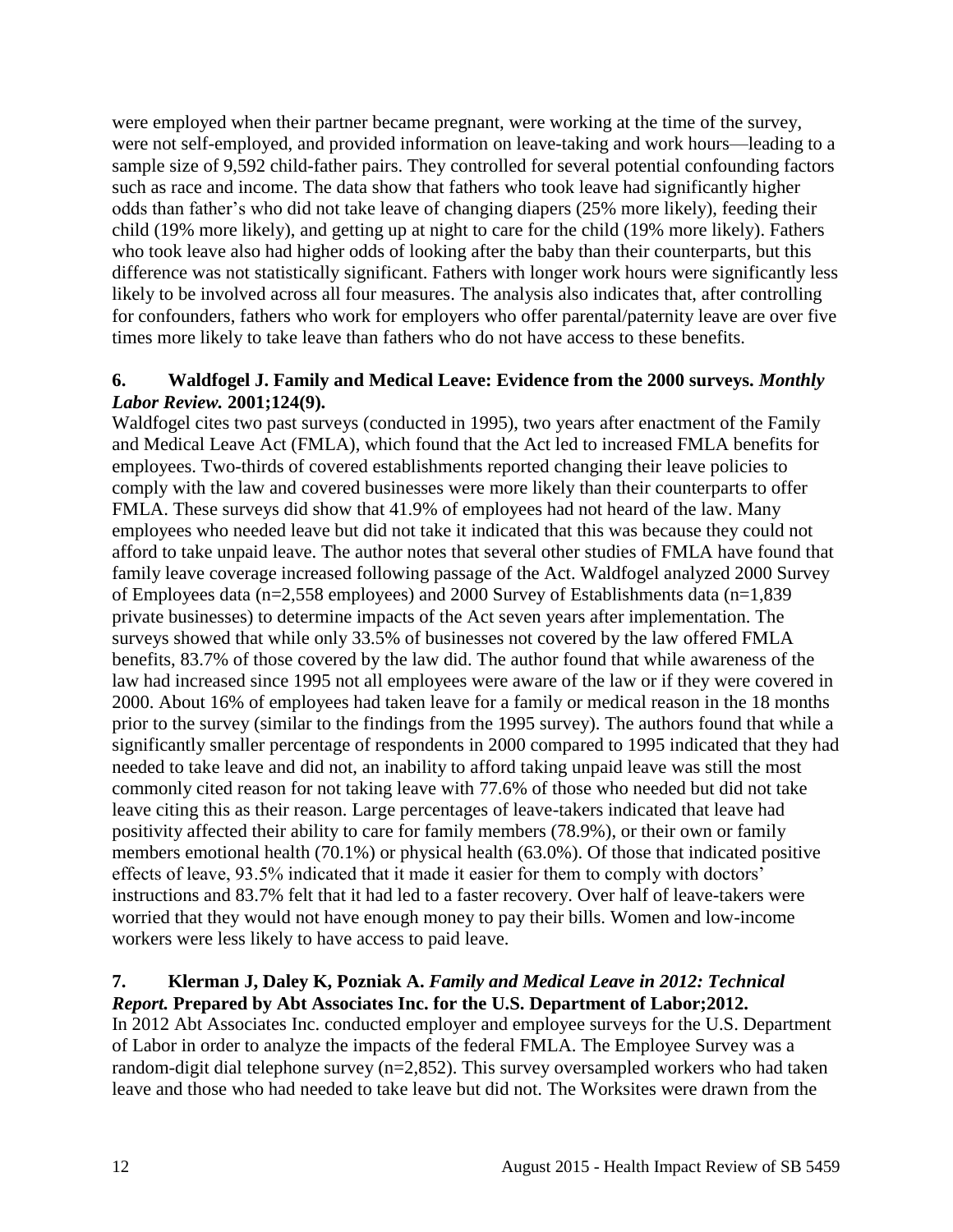2012 Dun's Market Identifiers file. The Researchers collected survey data by phone or via the web depending on the employers preference (n=1,812; 26% response rate). Seventeen percent of worksites reported that they were covered by FMLA, and an additional 30% were unsure. Fiftynine percent of employees surveyed met all of the inclusion criteria for edibility– they worked for a firm with 50 employees within 75 miles of the employee's workplace, had 12 months of tenure, and had worked 1,250 hours in the past year. Thirteen percent of employees surveyed took leave for an FMLA-qualifying reason in the 12 months before the survey. Forty-two percent of leaves were ten days or less and 17% lasted over 60 days. Employees eligible for FMLA were significantly more likely to take leave than employees who were not eligible for FMLA—but the authors note that not all of this difference is necessarily a result of FMLA. Forty-eight percent of leave-takers received full pay while on leave and 17% received partial pay. Pay was generally provided through paid vacation, sick, or other leave hours. Forty-percent of leave-takers indicated that at least one reason that they returned to work when they did was because they could not afford to stay on leave. Five percent of employees indicated that they needed to take leave in the past year, but were unable to. The following groups were more likely than their counterparts to report unmet need: women, workers of color, unmarried workers, and lowincome workers. Forty-six percent of these respondents said that they did not take leave because they could not afford to. From the Worksite Survey, data indicate that 14% of worksites large enough to have FMLA-eligible employees (50/75 worksites) reported that it was difficult, and 1% reported that it was very difficult to comply with the law. Fifty-percent of 50/75 worksites reported that the costs of administering FMLA are rising, and eight percent perceived negative effects of complying with FMLA. Negative reports are more common from large worksites. Less than one half of one percent (0.4%) of 50/75 worksites reported that FMLA had a large negative impact on productivity, 2.7% reported a moderate negative impact. Of 50/75 worksites, 0.2% reported FMLA had a large negative impact on profitability and 1.4% report a moderate negative impact. The low response-rate on the Worksite survey indicates that these findings must be interpreted with caution.

#### <span id="page-14-0"></span>**8. Aitken Z, Garrett CC, Hewitt B, Keogh L, Hocking JS, Kavanagh AM. The maternal health outcomes of paid maternity leave: A systematic review.** *Social Science and Medicine.* **2015;130:32-41.**

Aitken et al. conducted a systematic review of the literature addressing the effects of paid maternity leave and length of maternity leave on maternal health. The authors included studies published through August 2013 that included the input (paid maternity leave) and the outcome (maternal health) of interest and had a relevant comparison group. The authors identified seven studies (six published in peer reviewed papers and one PhD dissertation) which met their inclusion criteria. Aitken et al. applied a quality assessment tool adapted from the Cochrane Public Health Group Data Extraction and Assessment Template to measure study quality. These studies were conducted in six countries, including the United States. The authors identified four studies which explored the impacts of paid leave on maternal health at the individual leave (i.e. mothers who actually used paid leave versus those that did not). One cohort study conducted in Australia found that as length of maternity leave increased psychological distress decreased and that mothers who took 13 weeks of paid leaver had 76% lower odds (OR 0.24 [95% CI 0.07- 0.84]) of psychological distress than those who took no leave. A US study using cross-sectional analysis of the first wave of a cohort study found that less than eight weeks of paid leave, compared to eight or more weeks, was associated with a 9% increase in depression scores and a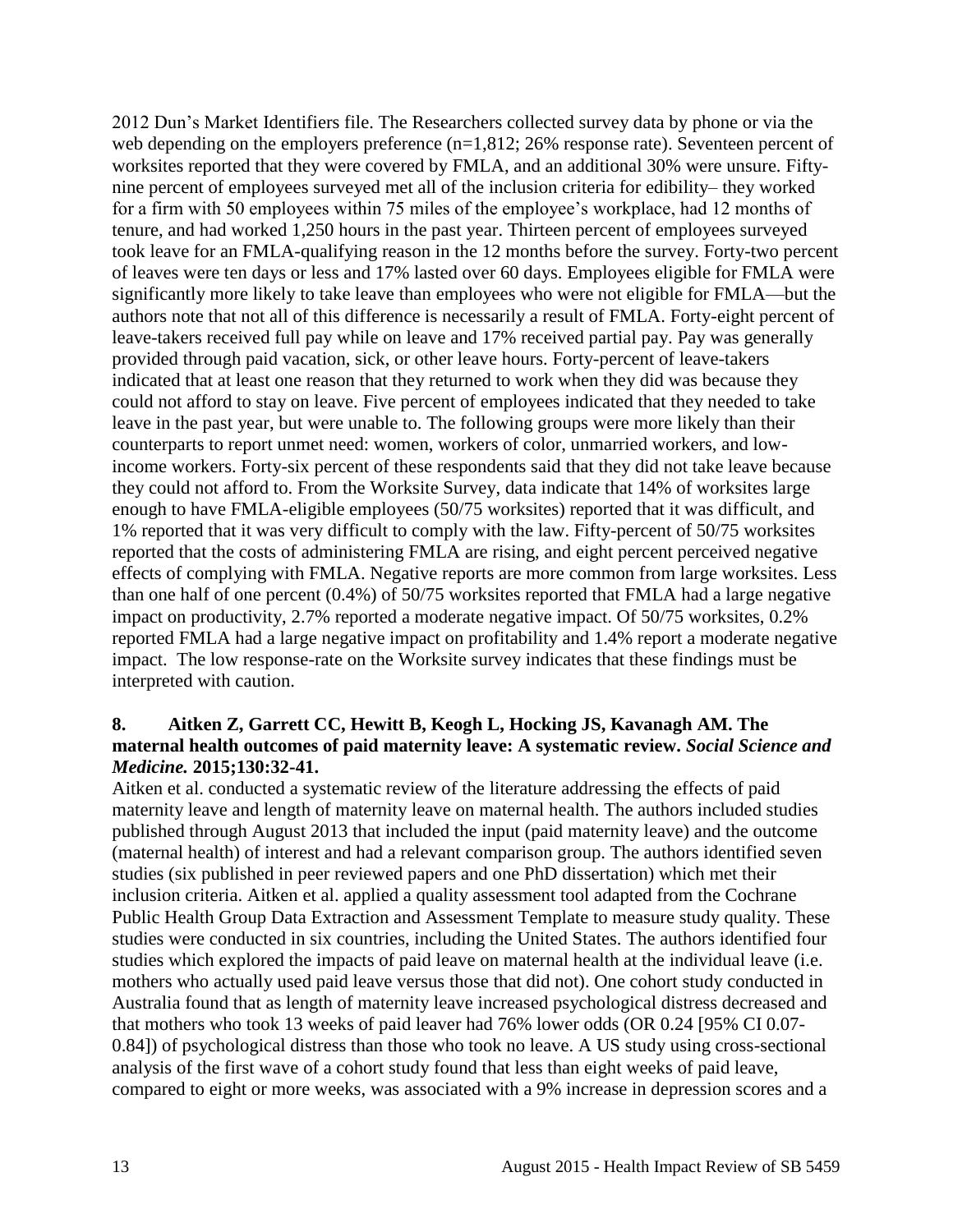2% higher risk of severe depression. This same study found that less than eight weeks of paid leave was associated with a greater risk of being in a poor health category. A cross-sectional study conducted in Lebanon found that each added week of paid leave was associated with a 2% reduction in the odds of self-reported poor mental health and a 4% reduction in the odds of reporting poor physical health. An Australian cohort study found that women who received paid leave were less likely (58% lower odds) to report intimate partner violence than women with no paid leave. The authors also identified three ecological studies (generally considered one of the weakest study designs). One of these studies conducted in Canada (comparing 25 weeks of paid leave and 50 weeks of paid leave) found no association between paid leave and mental or physical health and wellbeing. Another ecological study comparing the US, Norway, and Sweden also found no association between paid leave and mental health. An ecological study found in the grey literature conducted in California found a negative association between increased weeks of paid leave (an increase from six to 12 weeks) and reporting excellent or good health and no association between being eligible for more weeks of paid leave and being in a better health category. This last study compared mothers surveyed at two years after the birth of their child to mothers surveyed one year after the birth of their child, which likely does not provide a valid comparison.

<span id="page-15-1"></span>**9. Borrell C, Palència L, Muntaner C, et al. Influence of macrosocial policies on women's health and gender inequalities in health.** *Epidemiologic Reviews.* **2014;36(1):31-48.** Borrell et al. conducted a systematic review of the literature on the association between 1) macrosocial policies and women's health or gender inequalities in health and 2) parental leave and women's health. The later association is more specific to family and medical leave policies. The authors identified 17 publications on the connection between parental leave and maternal health. They conclude that "longer paid maternity leave was also generally associated with better [maternal] mental health and longer duration of breastfeeding."

<span id="page-15-0"></span>**10. Chatterji P, Markowitz S, Brooks-Gunn J. Effects of early maternal employment on maternal health and well- being.** *Journal of Population Economics.* **2013;26(1):285-301.** Chatterji et al. use US data from phase I of the longitudinal National Institute of Child Health and Human Development Study on Early Child Care. The authors analyze the connection between maternal employment and maternal mental health, overall health, parenting stress, and parenting quality when their child is six months of age. They cite two studies which found that longer maternity leave was associated with lower levels of depression and better self-reported health for the mother. The Study on Early Child Care enrolled 1,364 healthy infants from across the US (including Seattle, WA) in 1991 and then followed-up with these children and their families from birth until age 15 (telephone and in-person interviews and laboratory assessments). This study uses data collected at 1, 3, and 6 months old. The six month sample includes 1,198 mother/child pairs (about 88% of the original sample). Maternal Depression was measured using the Center for Epidemiological Studies Depression Scale. The authors found that among employed mothers (those working or on leave from employment) as hours worked when their infant was three months old increased, so did depressive symptoms, parenting stress, and overall poor health when infants were six months old. The increase in depression was mostly among mothers who were working full-time at three months post-birth, and the changes to overall health were small in magnitude. These trends were not observed among the full sample (which included employed and unemployed mothers). The authors note that they cannot definitively indicate that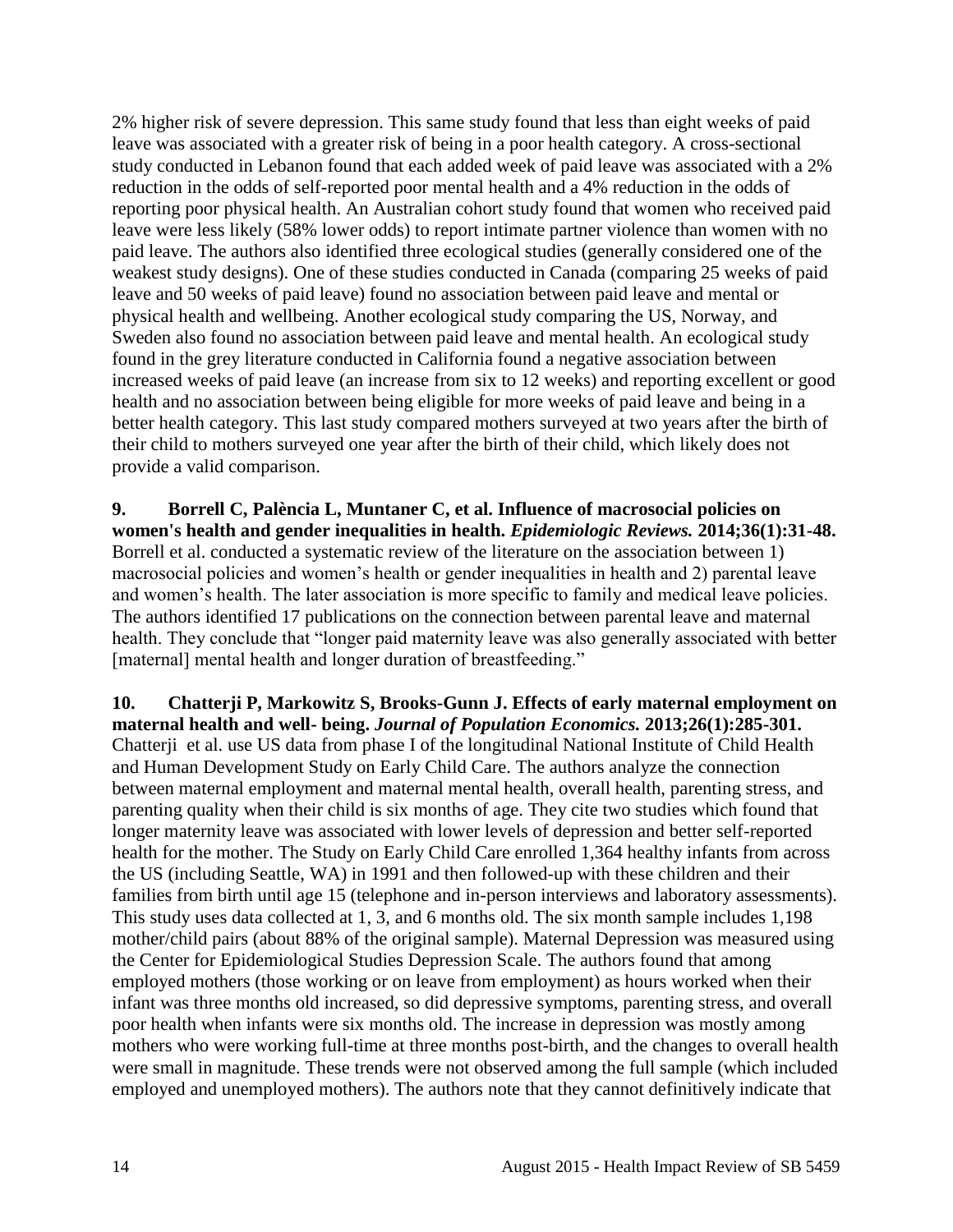these effects are causal, despite the longitudinal design and controlling for confounding factors, because there may be other confounders that they did not control for. Mother's employment was not associated with parenting quality (based on trained assessor's observations of mother-child interactions) at six months. The authors found that mothers who were employed at six months had significantly lower rates of depression (15%) than mother who were not employed at six months (22%). Note that "employed" includes both women who were working and those who were on leave from work. Mothers employed at six months also reported lower rates of poor/fair health (9%) compared to mothers who were not employed at six months (18%). Mothers employed at one and six months also reported lower levels of parenting stress than their counterparts. Trained observers also rated mother's sensitivity toward their children using videotaped interactions. The authors found no difference in maternal sensitivity between mothers employed at six months and not those employed at six months, but part-time working mothers did have slightly higher sensitivity ratings than mothers who were not employed. These findings may indicate that working at three months poses risks to maternal health but that unemployment (unemployment does not include mothers who are employed but on leave) at six moths also poses risks to maternal health. However, the data presented for unemployment at six months did not control for confounding factors so these findings must be interpreted with caution.

#### <span id="page-16-0"></span>**11. Dagher RK, McGovern PM, Dowd BE. Maternity leave duration and postpartum mental and physical health: Implications for leave policies.** *Journal of Health Politics, Policy and Law.* **2014;39(2):369-416.**

Dagher and Dowd analyzed the impact of leave duration after childbirth on employed women's depression over the first 12 months after childbirth using data from the Maternal Postpartum Health Study. This study in a non-randomized, prospective cohort study which included adult, English-speaking women who delivered a live, singleton infant in one of three community hospitals in Minneapolis and St. Paul Minnesota in 2001. The authors compared the characteristics of the mothers who gave birth at these hospitals in 2001 to those of mothers who gave birth at other hospitals in the area in 2001 and identified how they were the same (e.g. marital status, age at childbirth, birthweight) and how they differed. The study hospitals had a higher proportion of Asian mothers, a lower proportion of African American mothers, and a lower proportion of cesarean deliveries compare to the other hospitals. In order to be included in the study, mothers must have been working at least 20 hours a week for three months before delivery and have planned to return to work after childbirth. The authors used the Edinburgh Postnatal Depression Scale and the Short Form-12 Mental Summary Score and controlled for potential confounding factors. A sample of 817 women (about 71% of eligible women) agreed to participate. Data were collected at six weeks, 12 weeks, six months, and 12 months after delivery. The authors only included women in the analysis if they had completed the interview at six weeks (n=716). They had 638 women respond at 12 weeks, 603 respond at six months, and 554 at 12 months. Of 340 non-participants, 295 mothers consented to have their medical charts examined for comparison with participant charts. The authors found that there were no significant differences between these women and the participants in relation to select indicators (e.g. duration of employment, number of hours worked per week before delivery, marital status). The authors controlled for potential confounding factors such as socioeconomic characteristics. The authors found that, on average, in the first year after birth each additional day of leave is associated with a decrease in postpartum depressive symptoms until six months post-delivery after which point each additional day of leave is associated with an increase in postpartum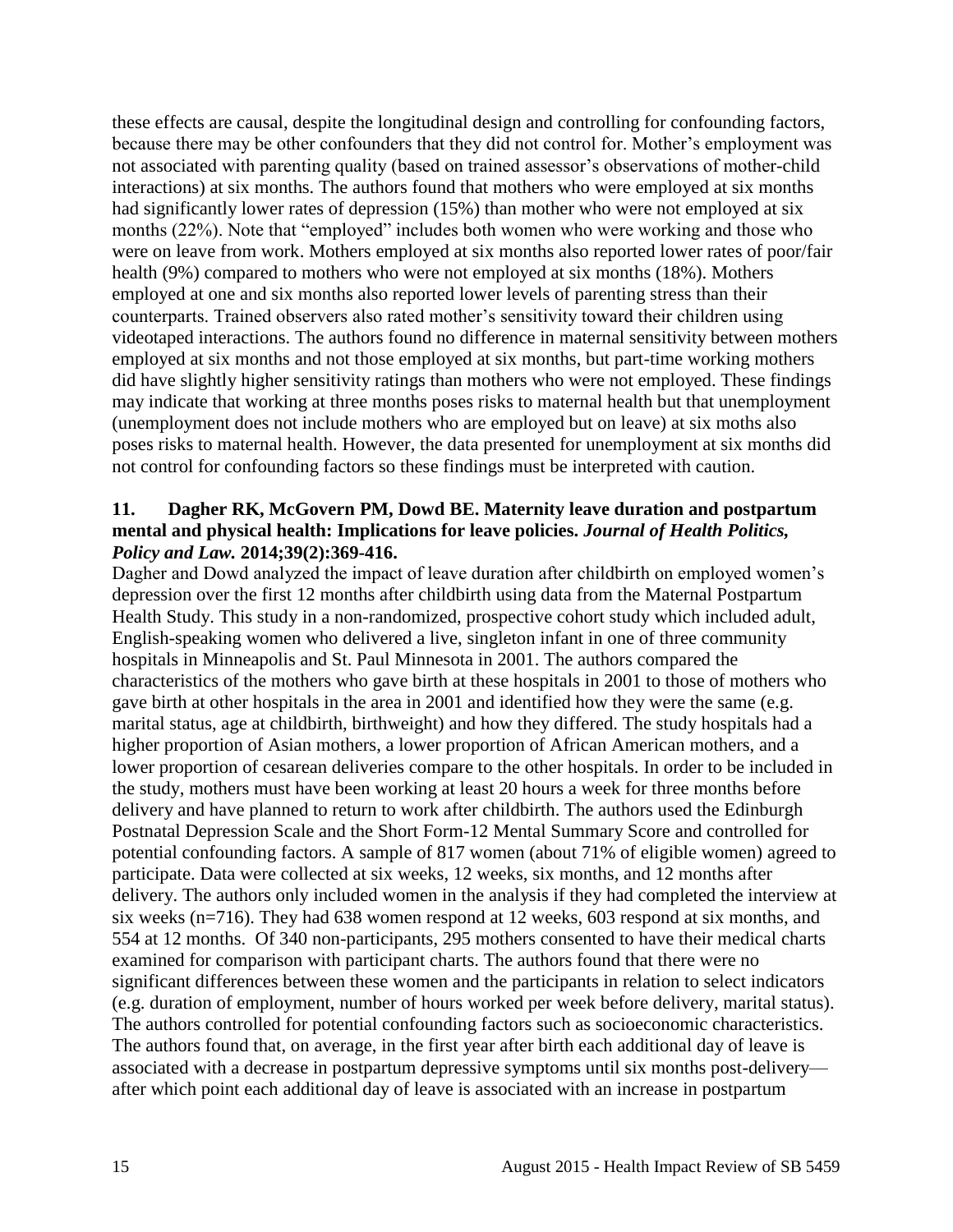depressive symptoms. They found that women who had returned to work in the first six months had higher depressive symptoms than those that were still on leave at each measured point (six weeks, 12 weeks, and six months). At 12 months after delivery this trend flipped and mothers still on leave at this point had higher depressive symptoms than their counterparts who had returned to work. These later results must be interpreted with caution as so few mothers were still on leave at 12 months. These data also indicate that women on leave at six weeks and 12 weeks had significantly better physical health scores than their counterparts who had returned to work, but there were no significant differences in the physical health scores between women who had and had not returned to work at six and 12 months. They found no significant difference in the childbirth related symptoms (e.g. breast symptoms, vaginal discomfort, hemorrhoids, etc.) by leave duration in the first year first year after child-birth.

#### <span id="page-17-1"></span>**12. Guendelman S, Kosa JL, Pearl M, Graham S, Goodman J, Kharrazi M. Juggling work and breastfeeding: Effects of maternity leave and occupational characteristics.**  *Pediatrics.* **2009;123(1):e38.**

Guendelman et al. cite three studies that indicate women who seek to work full time after childbirth have a lower probability of starting to breastfeed than those who anticipate working part time or not returning to work. The authors also cite three studies that indicate postponing return to employment is positively correlated with the continuation of breastfeeding. Guendelman et al. analyzed the duration of breastfeeding among full-time working mothers age 18 and older (N=770; 73% response rate) who took part in California's Prenatal Screening Program in 2002-2003. The sample of women was a cohort drawn from a case-control study of infants with preterm birth and low birth weight. The authors elected to exclude women who worked less than 30 hours a week from the study because previous research indicated that breastfeeding is more likely to be compromised among women working full time, which is a limitation of the study as many low-paying shift jobs with rigid environments are often part time positions. The authors controlled for potential confounding factors and examined the relationship between breastfeeding and maternity leave and job attributes by calculating odds ratios (OR) for starting breast feeding and hazard ratios (HR) for stopping breast feeding. The data indicates that maternity leaves less than 6 weeks and between 6 and 12 weeks were significantly associated with four and two times higher odds (respectively) of not starting breast feeding and a higher likelihood of stopping to breastfeed compared to women who did not return to work at the time of the interview. Eighty-five percent of "nonreturnees" were interviewed 12 weeks after delivery. Participants were less likely than their counterparts to fail to establish breastfeeding if they were in a management role (OR 0.49 [95% CI 0.28-0.85). They were also more likely to stop after they established breastfeeding if they worked in an inflexible position (HR 1.47 [95% CI 1.00- 2.16]). Breastfeeding among women with large amounts of psychosocial distress were also more strongly affected by an early return to work. Taking leave prior to delivery did not significantly impact the likelihood of starting or stopping breastfeeding.

# <span id="page-17-0"></span>**13. Heymann J, Earle A, McNeill K. The impact of labor policies on the health of young children in the context of economic globalization.** *Annual Review of Public Health.* **Vol 342013:355-372.**

Heymann et al. conducted reviews of the literature on a number of policy areas which may impact working parent's ability to care for their children. Two of these reviews were leave for parents after placement or birth of a child and leave for preventive and treatment child health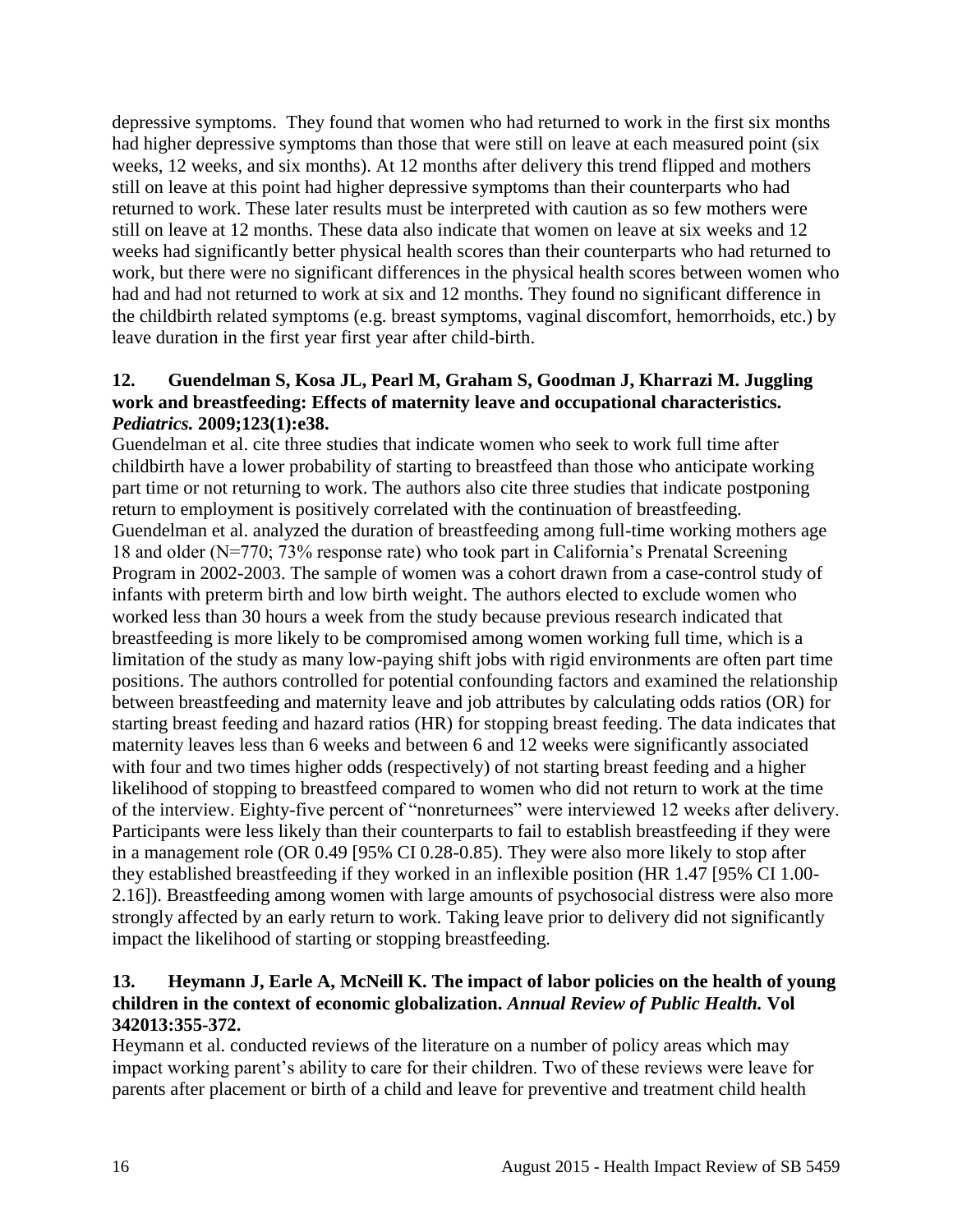visits. The authors cite evidence that paid parental leave is associated with reductions in infant mortality, postneonatal mortality, and child mortality and increases in immunization coverage, breastfeeding, and parental involvement in child rearing. The authors also highlight evidence on the health benefits of breastfeeding for both the mother and the child. The benefits for the child include improved immune systems and cognitive development and decreased rates of chronic diseases such as allergies and diabetes. The health benefits for the mother include faster weight loss following childbirth; and lower risk of breast cancer, heart disease, and high blood pressure. Heymann et al. also cite 20 studies which found that parental presence has positive benefits (e.g. less pain, reduced stress and anxiety, shorter hospital stays, and fewer negative side-effects) for children undergoing surgery or hospitalization for other reasons. They also cite evidence that parental presence improves recovery and increases management of chronic conditions. The authors do not note how they selected studies for inclusion.

#### **14. Mirkovic KR, Perrine CG, Scanlon KS, Grummer-Strawn LM. Maternity leave duration and full- time/ part- time work status are associated with us mothers' ability to meet breastfeeding intentions.** *Journal of Human Lactation.* **2014;30(4):416-419.** Mirkovic et al. cite eight studies indicating that maternal employment is frequently cited as a barrier to breastfeeding and that earlier return to work and return to full-time work are associated with shorter duration of breastfeeding. While this evidence may indicate that women stop breastfeeding earlier because they must return to work, Mirkovic et al. note that these studies do not account for the fact that women who don't plan to breastfeed as long may return to work earlier. In order to consider this issue, the authors explored the ability of mothers to breastfeed for at least three months among mothers who reported before the birth of their child that they intended to breastfeed for at least that length of time. The authors included a national cohort of US women in their study from the Infant Feeding Practices Study II (a longitudinal survey conducted between 2005 and 2007) who had indicated before the birth of their child that they planned to breastfeed for at least three months and were employed during pregnancy. Of the 1,506 women who met the inclusion criteria, 324 were excluded because they had missing data and 10 women left the study before three months (final sample of n=1,172). The women excluded for missing data were more likely to be younger, unmarried, women of color, from lower income households, and WIC participants. Over 40% of the sample planned to breastfeed for at least 12 months. The authors found that, after controlling for confounding factors, mothers who returned to full-time work before six weeks has 2.25 times higher odds (95% CI 1.23-4.12), and mothers who had returned to work full time after six weeks but before three months has 1.82 times higher odds (95% CI 1.30-2.56) than mothers not working at three months of not meeting their intention to breastfeed for three months. The authors found no association between returning to work part-time and not meeting breastfeeding intentions at three months.

#### <span id="page-18-0"></span>**15. Redshaw M, Henderson J. Father' engagement in pregnancy and childbirth: Evidence from a national survey.** *BMC Pregnancy and Childbirth.* **2013;13:70.**

Redshaw and Henderson cite two studies indicating that father involvement is associated with improved socio-emotional and cognitive outcomes among their children. The authors used data from a 2010 survey of mothers in England. Ten thousand women 16 years or older who had given birth during a two week period in 2009 were randomly-selected from vital statistics data. The authors received a response rate of 55.1% (n=5,333 women). Respondents were slightly more likely than non-respondents to be older, married, living in higher income areas, and to have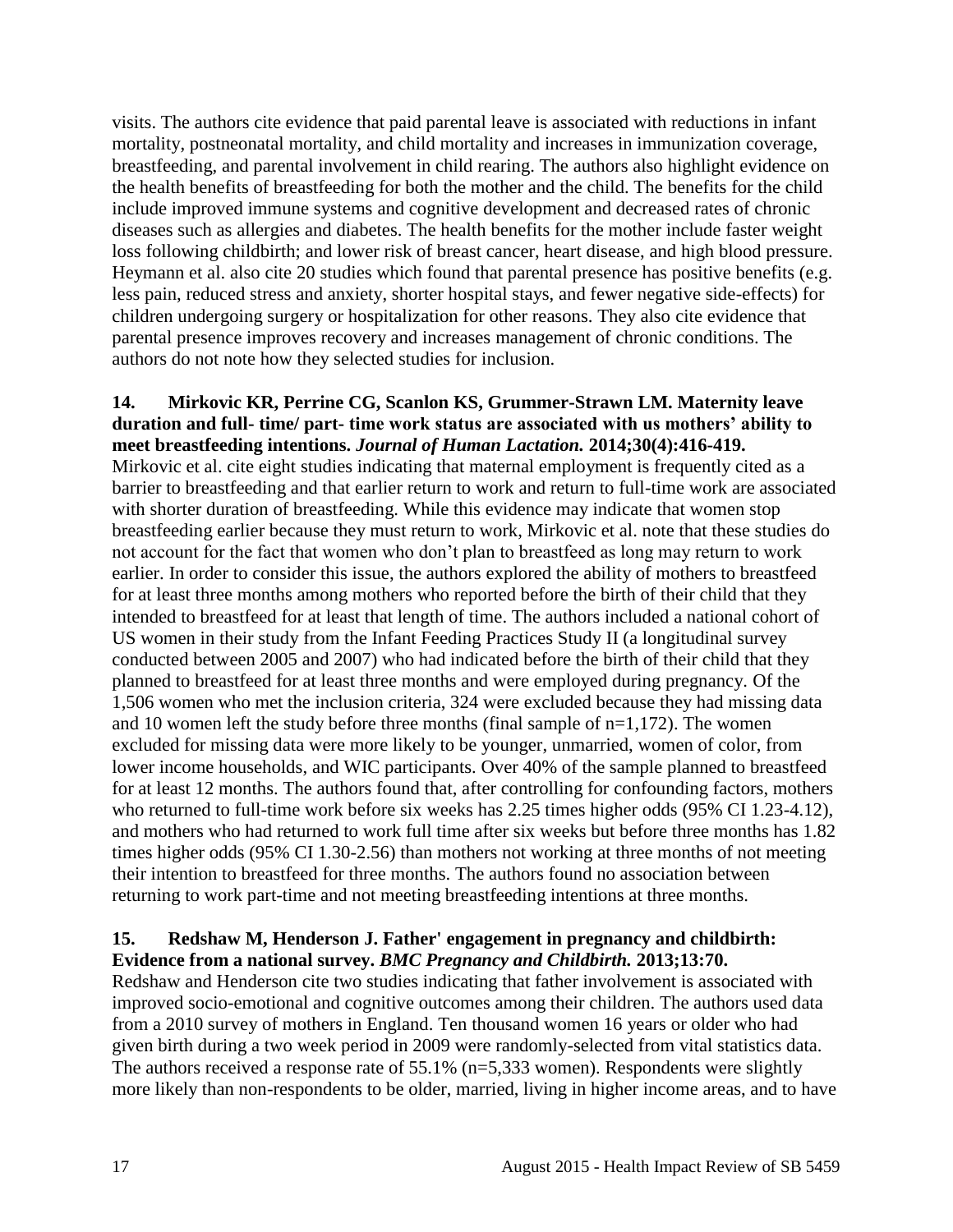been born in the UK. Women whose partners had been more involved after the birth of the child reported significantly better overall health than their counterparts at three months post-delivery. After controlling for potential confounding factors, paternity leave was strongly associated with the mother's health at three months. Women who had more than one child were significantly more likely to report depression at one and three months if their partner did not take any leave than women whose partners took two weeks of leave. The data also indicate that women whose partners were more involved were more likely to breastfeed and to breastfeed longer—this trend was only significant for mothers with only one child. Among women who were breastfeeding at 10 days, breastfeeding problems were more common for women whose partners were more engaged—this trend was significant only for mothers who had more than one child.

#### <span id="page-19-0"></span>**16. Earle A, Heymann J. Protecting the health of employees caring for family members with special health care needs.** *Social Science and Medicine.* **2011;73(1):68-78.**

Earle and Heymann cite evidence that caring for a child or an adult family member with special health care needs is associated with both health benefits (e.g. personal growth, a source of fulfillment, improved mental health) and health risks (e.g. negative physical and emotional outcomes, mental distress, and poorer physical health status). They also cite extensive evidence that support from family members is associated with improved outcomes for both children and adults. The authors analyzed 2006 national Work, Family, and Community Nexus Survey data. This is a US random-digit dial telephone survey of adults used to examine a number of variables including well-being, family caregiving, and working outcomes (n=4,200; 60.1% response rate). Of all respondents, 2,674 were employed at the time of the survey, and the authors included data from 2,455 of these respondents who had been employed for at least a year. The survey used validated indicators to measure mental and physical health status. After controlling for confounding factors the authors found that caring for a child with special healthcare needs is significantly associated with poorer mental health—however, supportive workplace policies (e.g. access to paid family leave, flexible work environment) reduced the negative mental health impacts. After controlling for confounding factors, access to paid leave to care for a family member's health needs was significantly associated with better mental health outcomes for caregivers. These data also indicate that women are more likely than men to have negative mental and physical health impacts as a result of providing care.

#### <span id="page-19-1"></span>**17. Schuster MA, Chung PJ, Elliott MN, Garfield CF, Vestal KD, Klein DJ. Perceived effects of leave from work and the role of paid leave among parents of children with special health care needs.** *American Journal of Public Health.* **2009;99(4):698.**

Schuster et al. sampled children with special health care needs receiving care at two tertiary-care referral centers—one in Chicago (89% response rate) and one in Los Angeles (85% response rate). Using the billing databases, the authors identified all patients less than 18 years of age with qualifying diagnoses who accessed care at these centers from October 2002 to September 2003. The researchers conducted telephone interviews with the parents (either the parent willing to participate or, if both were willing, the parent who worked more hours) and had a total sample size of 1,116. Forty-two percent of interviewed parents were eligible for FMLA. Forty-three percent of respondents had received no pay, 15% had received partial pay, and 42% had received full pay when they had to miss work to care for their child (during the longest leave they had taken to care for their child). Eighty-one percent of parents indicated that taking leave had a "very good" or "good" effect on their child's physical health. Eighty-five percent of parents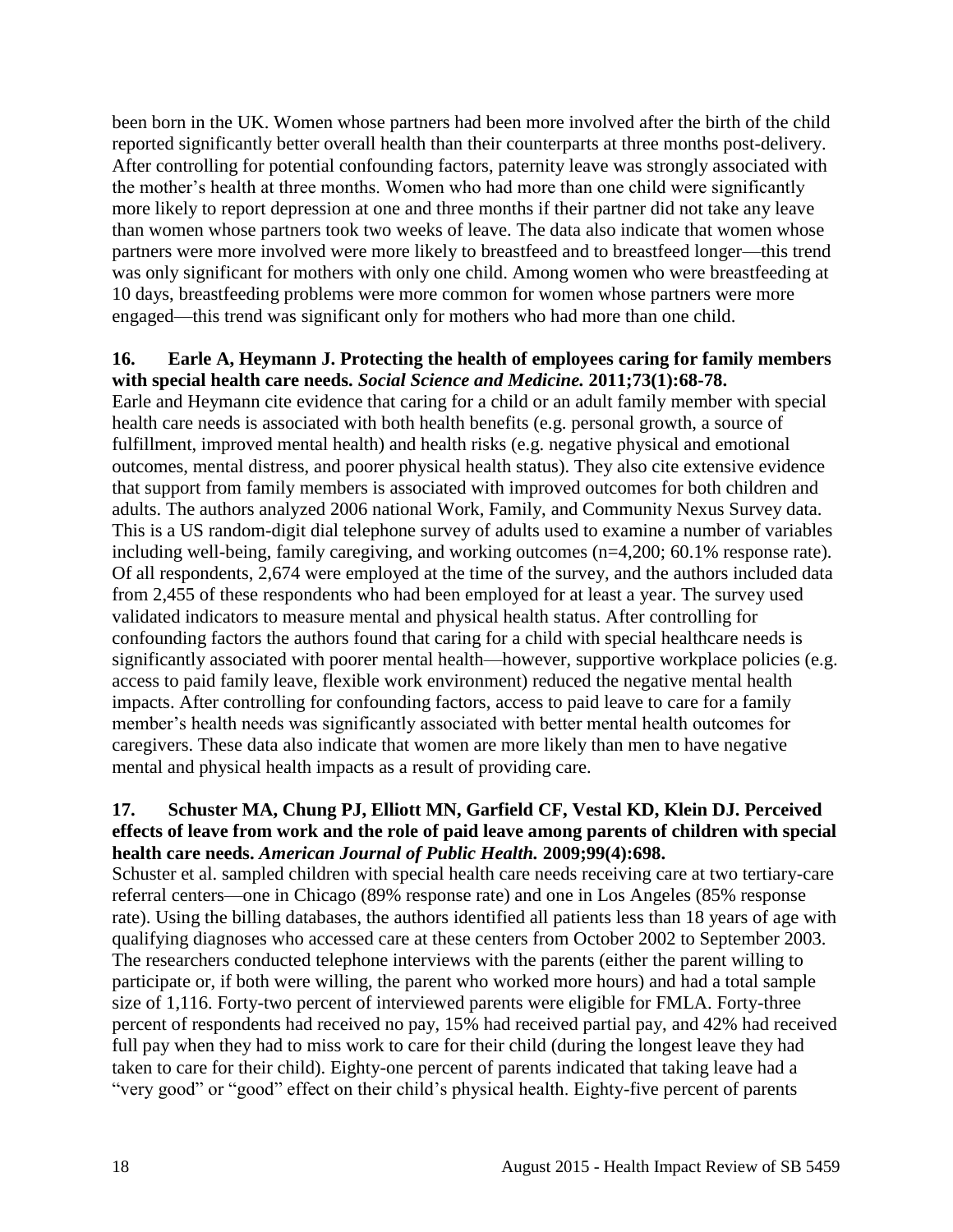reported that their leave had a very good or good effect on their child's emotional health. Fiftyseven percent of parents reported that leave had a very good or good effect on their own health, while twenty-four percent indicated that it had a negative effect. Forty-two percent of parents reported that their leave had a "bad" or "very bad" effect on their ability to perform their job, while 14% reported that it has a very good or good effect. Seventy-four percent of parents reported financial strain resulting from taking leave. Parents reported using savings, borrowing money, signing up for public assistance, limiting spending on basic needs, and delaying paying bills to cover the financial strains of taking leave. Parents who had received full pay while on leave had significantly higher odds than parents who had received no pay of reporting that their leave had a positive effect on their child's physical health (OR 1.85 [95% CI 1.13-3.03]), had a positive effect on their child's emotional health (OR 1.68[95% CI=1.02-2.76], had a positive effect on their emotional health (OR=1.70 [95% CI=1.04-2.77]), and that they had fewer financial problems as a result of the leave (OR 0.20 [95% CI=0.12-0.34]. As the length of leave increased so did the perceived positive health effects, the perceived negative effects on job performance, and the number of reported financial problems.

#### <span id="page-20-0"></span>**18. Cook WK, Heller J, Bhatia R, Farhang L.** *A Health Impact Assessment of the Healthy Families Act Of 2009.* **Human Impact Partners and San Francisco Department of Public Health;2009.**

The Human Impact Partners and the San Francisco Department of Public Health conducted an HIA of the Healthy Families Act of 2009. This Act would have given United States workers employed by firms with at least 15 employees access to paid sick time (1 hour for every 30 hours worked). This time could have been used to care for or seek preventive care for oneself or a family member, or to recover from or seek assistance related to domestic violence, stalking or sexual assault. The authors conducted focus groups in California and Milwaukee, Wisconsin and learned that not being able to afford to take time off was one barrier to staying home when sick. Other factors mentioned included guilt for abandoning their coworkers, fear their employer would see them as irresponsible, and fear of loosing a good shift or the job. Participants indicated that if they miss work because they are sick they often cannot pay rent or afford food. They described times when their illness had been exacerbated because they did not take sick days off to recover because they did not have access to paid sick leave. Some focus group participants mentioned that domestic violence was triggered by wage loss as a result of missing work when sick or that employers had expressed that they would not hire parents in the future because they take too many sick days to care for their children.

# <span id="page-20-1"></span>**19. Shepherd-Banigan M, Bell J. Paid leave benefits among a national sample of working mothers with infants in the United States.** *Maternal Child Health Journal.*  **2014;18(1):286-295.**

Shepherd-Banigan and Bell cite two studies which indicate that unpaid leave in the US (as allowed under the federal FMLA) increases leave primarily among economically advantaged groups. Data from the Centers for Disease Control and Prevention also indicates that Hispanic women are less likely to have taken maternity leave compared to non-Hispanic white and black women. They cite another source which indicates that in 2000, women and employees who were unmarried, low income, or younger were less likely than their counterparts to get companyprovided paid leave. The authors note that low-income families also have fewer resources to offset lost wages even if they can take unpaid leave. Shepherd-Banigan and Bell conducted a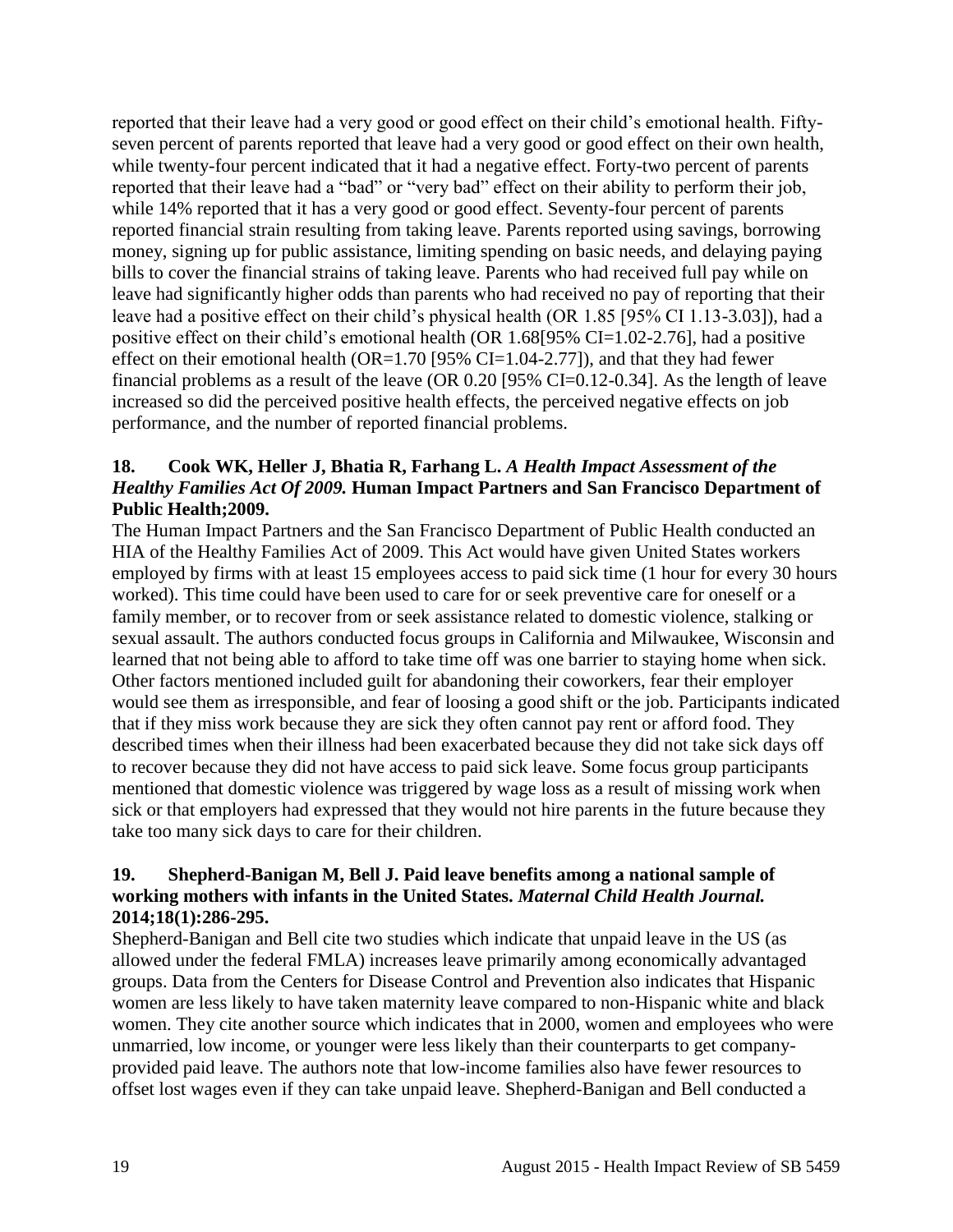cross-section study using US national data from the Listening to Mothers II Survey. The participants included English-speaking women 18-45 years old who had given birth in a US hospital in 2005 and were employed during pregnancy. Six months later 903 women from Wave 1 participated in a follow-up survey. The analysis included a sample of from 611 to 858 respondents from wave 1 and 388 to 389 respondents from wave 2. These ranges were a result of excluding women who had missing data for the analysis of that variable). Fifty-nine percent of the participants received no paid maternity leave. Those who did receive paid leave, on average received pay for 3.3 weeks with a mean wage replacement of 33%. Older women, those with higher educational attainment, those with higher income, those who were partnered, and those who had private insurance had more generous paid maternity leave benefits. Sixty percent of women with a bachelors or higher received paid leave versus 29% of those with high school or less. About 50% of privately insured women versus only 16% of women covered by Medicaid/out-of-pocket received paid leave. Forty-three percent of partnered women received paid leave compared to 16% of women who were not partnered. Black non-Hispanic women were more likely to receive paid leave (57%) than their white non-Hispanic (38%) and Hispanic (39%) counterparts. After controlling for other socio-demographic factors, the authors found that women who were "non-Hispanic Black, privately insured, working full time and from high income families (\$75,000 or more) were significantly more likely to receive paid maternity leave, for more time, and at higher levels of wage replacement" then their counterparts. Higher income women not only had access to more days of paid leave and higher wage replacement, they also took more leave than lower income women. Over 50% of the Wave 1 respondents indicated that they did not take as much maternity leave as they would have liked to, and 81% of these women cited lack of financial resources as the primary reason. The authors point out that their finding that non-Hispanic black women were more likely to receive paid leave than non-Hispanic white women and that Hispanic women tended to have more days per year of paid personal leave does not align with the trends found in other studies. They note several reasons that their findings may differ: 1) this could be a result of self-section bias in which the respondents do not represent the general population, 2) because they only included Englishspeaking women, it is possible that they excluded key Hispanic subpopulations, 3) because they only included women who were working during pregnancy, this may not be representative of the proportion of availability of paid leave among all women, and 4) unlike the general population women from each racial/ethnic group were evenly distributed within each income category.

#### <span id="page-21-0"></span>**20. Boysun M, Wasserman C.** *Health of Washington State Report: Tobacco.* **Washington State Department of Health;2012.**

Washington state Behavioral Risk Factor Surveillance System (BRFSS) data from 2008-2010 indicate that adults with lower incomes are significantly more likely to report smoking cigarettes than their counterparts. AI/AN and black populations also have significantly higher smoking rates than white, Hispanic, and Asian populations.

#### <span id="page-21-1"></span>**21. Centers for Disease Control and Prevention. Behavioral risk factor surveillance system prevalence and trends data: Washington-2013. 2013;**

# **[http://apps.nccd.cdc.gov/brfss/page.asp?cat=XX&yr=2012&state=WA#XX.](http://apps.nccd.cdc.gov/brfss/page.asp?cat=XX&yr=2012&state=WA#XX) Accessed February 11, 2015.**

Behavioral Risk Factor Surveillance System (BRFSS) 2013 data from Washington state show significant correlations between lower income and a number of health indicators including: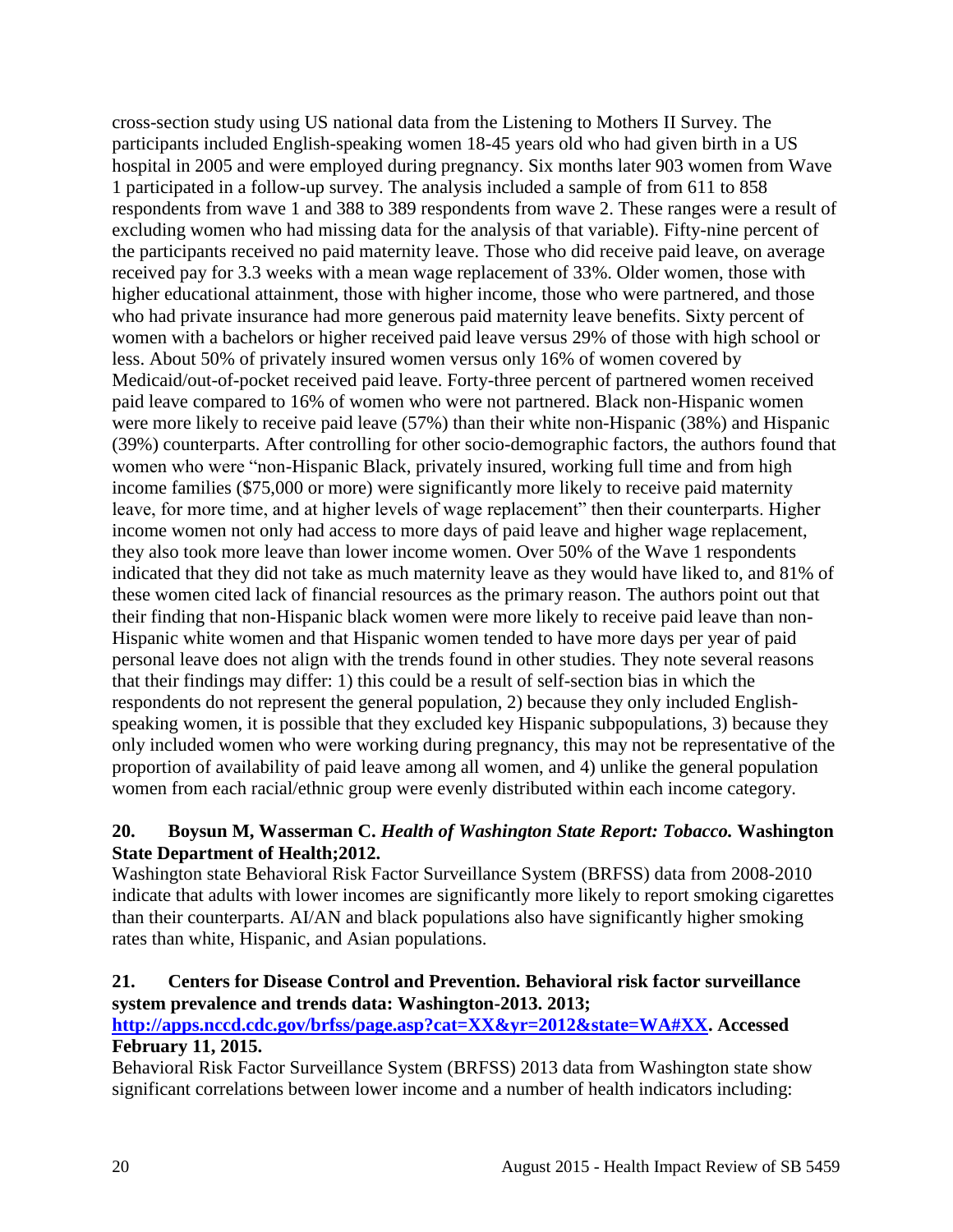worse overall self-reported health, depression, asthma, oral health, tobacco use, women's health indicators, health screening rates, physical activity, and limited activity as a result of a disability. BRFSS data from 2011 show that black, AI/AN, and Hispanic respondents are significantly more likely to report fair or poor general health than white or Asian respondents. Participants who identified as multiracial also reported significantly higher rates of asthma than white and Hispanic respondents. These data also show a correlation between higher educational attainment and positive health outcomes for a number of indicators including: oral health, tobacco use, women's health indicators, health screening rates, and physical activity.

# **22. Healthy Youth Survey. QxQ Analysis. 2012; [http://www.askhys.net/Analyzer.](http://www.askhys.net/Analyzer) Accessed March 2, 2015.**

Washington Healthy Youth Survey data from 2012 indicate that Native American youth and youth of color are more likely than their white peers to report several negative health outcomes. For example these data show that 8th, 10th, and 12th grade respondents who identified as American Indian/Alaska Native, Hispanic, or "other" or who reported multiple racial/ethnic categories were significantly more likely than their white peers to report symptoms of depression. Over forty-three percent of AI/AN 10th graders (43.3% [95% CI 37.1- 49.5%]) reported feeling depressed compared to about 29% of white 10th graders (28.5% [95% CI 27.2%-29.8%]). Among 6th graders all other racial/ethnic groups were more likely than white students to report that they had contemplated suicide; however, these rates were only significant for students who identified as AI/AN, Hispanic, or "other," or identified with multiple racial/ethnic groups.

#### <span id="page-22-1"></span>**23. Ponnet K. Financial stress, parent functioning and adolescent problem behavior: An actor-partner interdependence approach to family stress processes in low-, middle-, and high-income families.** *Journal of Youth and Adolescence : A Multidisciplinary Research Publication.* **2014;43(10):1752-1769.**

Ponnet cites extensive evidence on the relationship between financial hardship and emotional problems among youth and adults, family conflict, problem behavior among adolescents, and psychological distress. The author analyzed data from a subsample of two-parent families with children between 11 and 17 years of age from the Relationship between Mothers, Fathers and Children study drawn from the Dutch-speaking part of Belgium (n= 1,596 individuals of 798 families). Analysis showed that parents in low-income groups had significantly more financial stress than those in middle-income and high-income groups. The author found that the association between financial stress and problem behavior in adolescents is mediated by depressive symptoms, interparental conflict, and positive parenting. They also found that financial stress had more detrimental impacts on depressive feelings for mother with lowincomes that for those with higher incomes.

# <span id="page-22-0"></span>**24. Prause J, Dooley D, Huh J. Income volatility and psychological depression.**  *American Journal of Community Psychology.* **2009;43(1-2):1-2.**

Prause et al. analyzed a sample  $(n = 4,493)$  from the National Longitudinal Survey of Youth. Researchers found that income volatility was significantly associated with depression; and downward volatility (frequent losses in income) was significantly associated with depression even after controlling for baseline depression. High income appeared to act as a buffer, so those with lower incomes were more vulnerable to the adverse effects of downward volatility.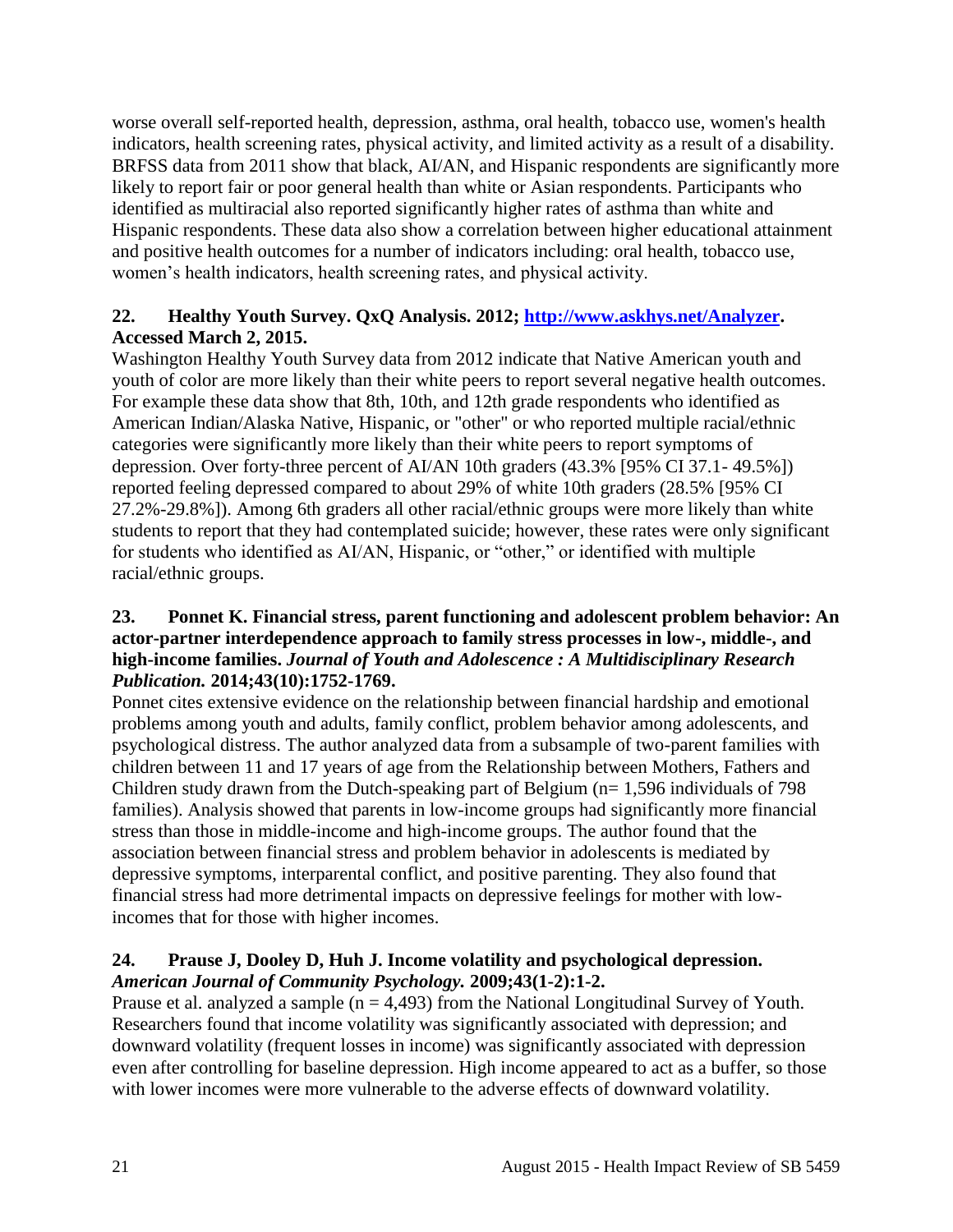<span id="page-23-1"></span>**25. Reed P KD, Cheng E, Kinne S. Washington State Department of Health.** *Health of Washington Sate Report: Mortality and Life Expectancy.* **2013.**The authors present Washington state data on mortality and life expectancy. The data show that age-adjusted death rates were higher in Washington census tracks with higher poverty rates. The state data also show that selfreported health status decreases as income decreases.

## **26. Spencer N, Thanh TM, Louise S. Low income/socio-economic status in early childhood and physical health in later childhood/adolescence: A systematic review.**  *Maternal and Child Health Journal.* **2013;17(3):424-431.**

Spencer et al. conducted a meta-analysis of studies examining the relationship between low socioeconomic status in the first five years of life and physical health outcomes in later childhood and adolescence. Nine studies met the researchers' strict inclusion criteria. The studies indicated significant associations between early childhood low-income status and a number of adverse health outcomes including: activity-limiting illness, parent-reported poor health status, acute and recurrent infections, increasing body mass index (BMI), dental caries, and higher rates of hospitalization.

#### **27. Subramanyam M, Kawachi I, Berkman L, Subramanian SV. Relative deprivation in income and self-rated health in the united states.** *Social Science and Medicine.*  **2009;69(3):327-334.**

Subramanyam et al. analyzed data from the Current Population Surveys conducted by the United States Census Bureau. Researchers found that individuals from the lowest income category were over five times more likely to report being in poor health than participants from the highest income category. In addition, they found that relative deprivation (the differences in incomes between an individual and others who have higher incomes than that individual [one measure of income inequality]) appeared to explain a large part of this association.

#### **28. VanEenwyk J BG, Bezruchka S, Pobutky, A. Washington State Department of Health. 2013.** *Health of Washington State Teport: Social and Economic Determinants of Health.* **2013.**

VanEenwyk et al. conducted a review of the literature on the complex relationships between the social factors that impact health. The authors found that the literature provides extensive evidence of the association between lower income and poor health outcomes.

# <span id="page-23-0"></span>**29. Minnesota Department of Health.** *White Paper on Paid Leave and Health.* **Center for Health Equity, Saint Paul, MN;2015.**

This report summarizes peer reviewed literature, other health impact assessments of paid sick leave policies, and national and Minnesota state level data. They examined the evidence for paid sick leave, parental leave, maternity and paternity leave, and family leave. Through analysis of the US Bureau of Labor Statistics data, they found that only one in ten US workers have access to paid family leave in 2013. They also found that workers with the lowest incomes are the least likely to have access to paid family leave. Among all jobs in the US, 12% of employees had access to paid family leave while 21% of the highest wage quartile and only 5% of the lowest wage quartile did. Among mothers, access to any paid leave (including maternity, sick, vacation, and other paid leave) also decreases with decreasing levels of educational attainment. These data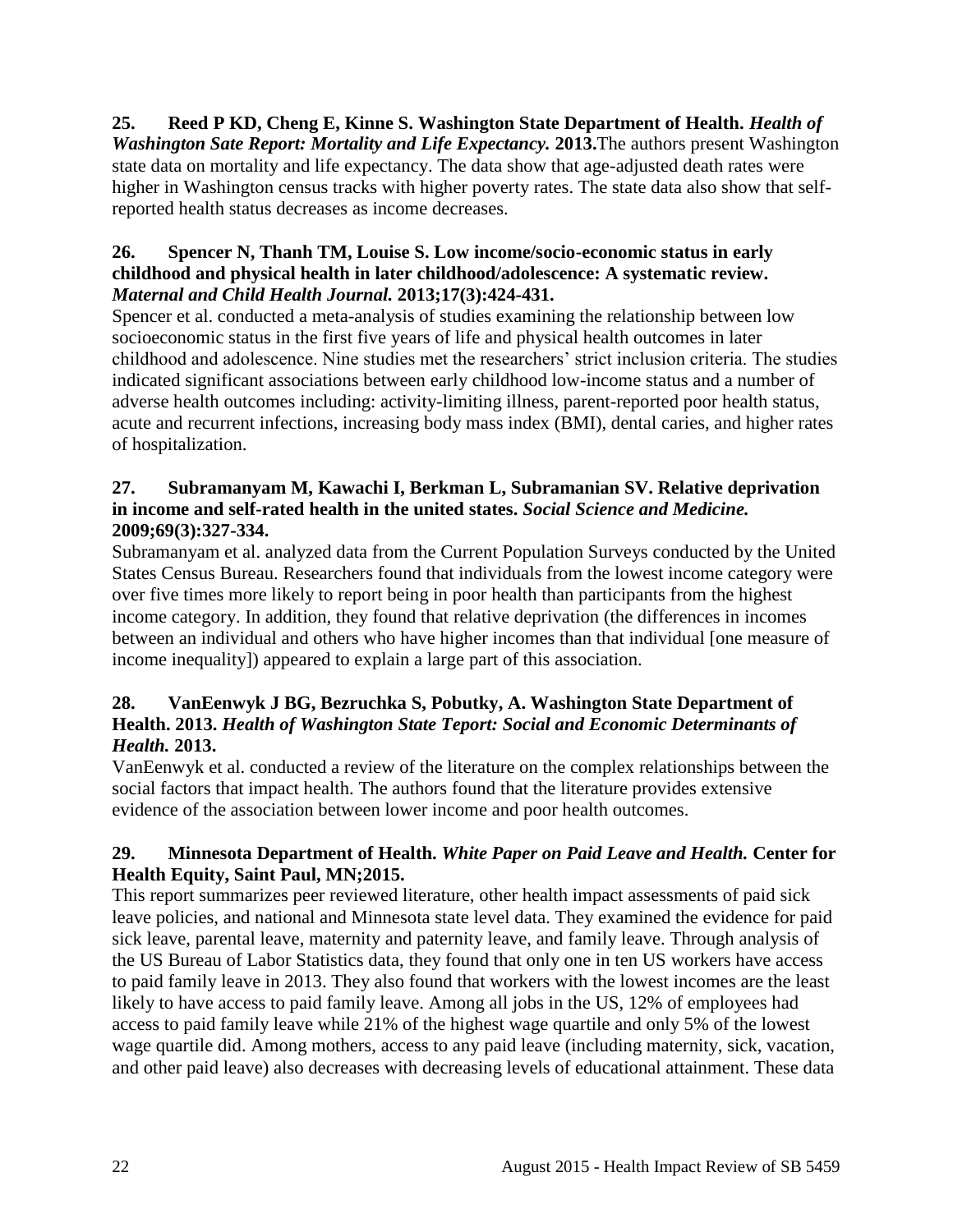also indicate that women of color are less likely to have access to maternity leave use maternity leave after the birth of a child.

# <span id="page-24-0"></span>**30. Kandel DB, Griesler PC, Schaffran C. Educational attainment and smoking among women: Risk factors and consequences for offspring.** *Drug and Alcohol Dependence.*  **2009;104:24-33.**

Researchers examined United States data from four national data sets and found that, among women, lower levels of education are associated with greater risk of being a current smoker, smoking daily, smoking heavily, being nicotine dependent, starting to smoke at an early age, having higher levels of circulating cotinine (a metabolite of nicotine) per cigarettes smoked, and continuing to smoke in pregnancy. In addition, lower levels of maternal education were linked to increased risk of antisocial behavior among offspring.

# **31. McCarty CA, Mason WA, Kosterman R, Hawkins JD, Lengua LJ, McCauley E. Adolescent school failure predicts later depression among girls.** *The Journal of Adolescent Health.* **2008;43(2):180-187.**

McCarty et al. conducted a prospective longitudinal cohort study with a sample of 808 youth followed from ages 10 to 21. The researchers discovered that adolescent school 'failure' (meaning being suspended, expelled, or dropping out of high school early) predisposed girls to depression in early adulthood.

# **32. McLaren L. Socioeconomic status and obesity.** *Epidemiologic Reviews.*  **2007;29(1):29-48.**

McLaren et al. conducted a meta-analysis exploring the relationship between obesity and SES among adults. A total of 333 studies published internationally met the inclusion criteria. In highly developed countries, the majority of the studies found higher body weights among women with lower education attainment. Nearly 50% of the studies in highly developed countries found the same relationship for men.

# **33. Mersky JP, Reynolds AJ. Educational success and adult health: Findings from the Chicago Longitudinal Study.** *Prevention Science.* **2009;10(2):175-195.**

Mersky and Reynolds analyzed data from a Chicago prospective cohort study that followed 1,539 individuals. Results indicate that high school completion was significantly and inversely associated with tobacco smoking, frequent substance use, depression, and no health insurance coverage. In addition, middle school reading performance was inversely related to depression and student's expectation to attend college was negatively associated with frequent drug use.

#### **34. Mezuk B, Eaton WW, Golden SH, Ding Y. The influence of educational attainment on depression and risk of type 2 diabetes.** *American Journal of Public Health.*  **2008;98(8):1480.**

Researchers analyzed adult survey data collected in the Baltimore Epidemiological Catchment Area and then conducted follow-up interviews with the survey cohort. Mezuk et al. found a statistically significant association between type 2 diabetes and lower educational attainment. In addition, the data indicate that depression was associated with type 2 diabetes, but each year of education attained decreased the risk of type 2 diabetes for those experiencing depression.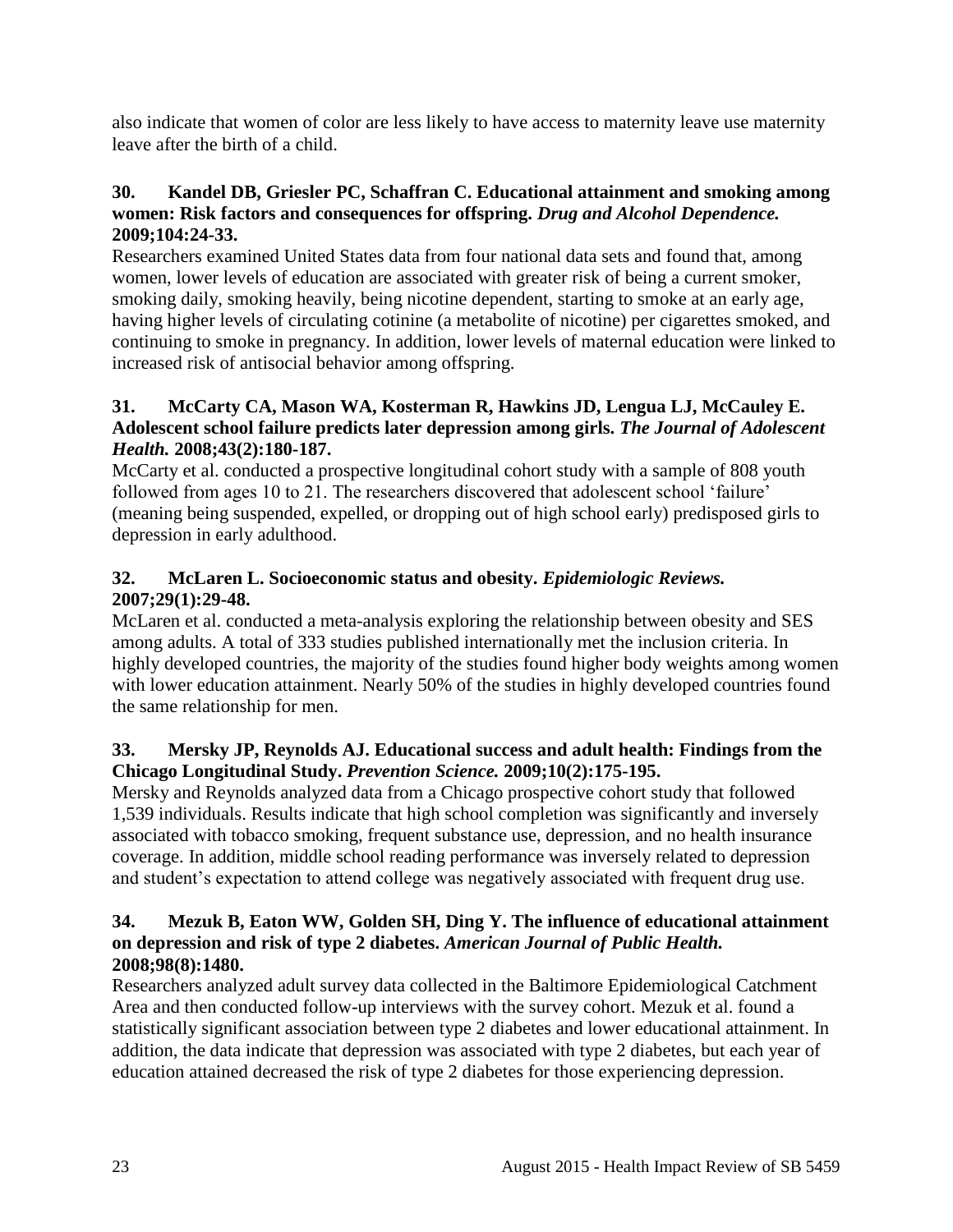#### **35. Skodova Z, Nagyova I, Dijk J, et al. Socioeconomic differences in psychosocial factors contributing to coronary heart disease: A review.** *Journal of Clinical Psychology in Medical Settings.* **2008;15(3):204-213.**

Skodova et al. conducted a meta-analysis of the literature addressing the relationships between SES, coronary heart disease (CHD), and psychosocial factors contributing to coronary heart disease. Researchers identified 12 studies that met their inclusion criteria. They found that higher levels of education are associated with lower rates of CHD, and that decreasing education is associated with factors that are linked to CHD such as depression, anxiety, hostility, and a lack of social support.

#### **36. Steptoe A, Hamer M, Butcher L, et al. Educational attainment but not measures of current socioeconomic circumstances are associated with leukocyte telomere length in healthy older men and women.** *Brain Behavior and Immunity.* **2011;25(7):1292-1298.**

Steptoe et al. analyzed data collected from 543 male and female London-based civil servants of white European origin. All participants were between the ages of 53 and 76 and healthy. Researchers looked at blood samples to determine telomere length and telomerase activity. Telomere shortening is associated with aging. Short telomeres are also associated with increased risk of premature heart attack and mortality. Researchers found that lower educational attainment was associated with shorter telomere length after controlling for biological and behavioral covariates. This association remained significant even after adjusting for current SES. Researchers speculated that low educational attainment may be an indicator of long-term lower SES, and may be associated with accumulated stress resulting in telomere shortening. They also postulate that education may promote problem-solving skills leading to reduced responses to stress, thereby impacting aging.

# <span id="page-25-0"></span>**37. Morton, J.** *Seeking Safety: A Study with Domestic Violence Service Providers About Seattle's Paid Sick and Safe Time Ordinance.* **2013.**

Morton cites evidence indicating that one in five women in Washington reports being injured by domestic violence at some point in her lifetime and that these numbers are likely underestimations. The author also cites evidence that experiencing domestic violence is predictive of employment instability, discontinuity of employment, and decreased intensity of employment. This abuse is also associated with underemployment and underemployment.

# <span id="page-25-1"></span>**38. Lee S, Hong J. Does family- friendly policy matter? Testing its impact on turnover and performance.** *Public Administration Review.* **2011;71(6):870-879.**

Lee and Hong highlight the evidence on the potential impacts of family leave (and other "familyfriendly" policies such as telework, flexible schedule, and child-care subsidies) on employers. The authors note that reduced employee turnover and increased productivity are often cited as benefits of family-friendly policies, but that this is not really supported in the literature. They cite a 2000 national survey of 527 US firms which indicates that firms with family-friendly policies (including leave policies) had higher perceived organizational performance than firms without these policies. In order to address this gap in the literature, Lee and Hong conducted research to determine the impacts of child care subsides, telework, paid family leave, and alternative work schedules on federal employee turnover and productivity. The authors analyzed data from the Federal Human Capital Surveys from 2004 and 2006 for the independent variables (e.g. family leave) and 2005 and 2007 data from other sources (e.g. annual Performance and Accountability